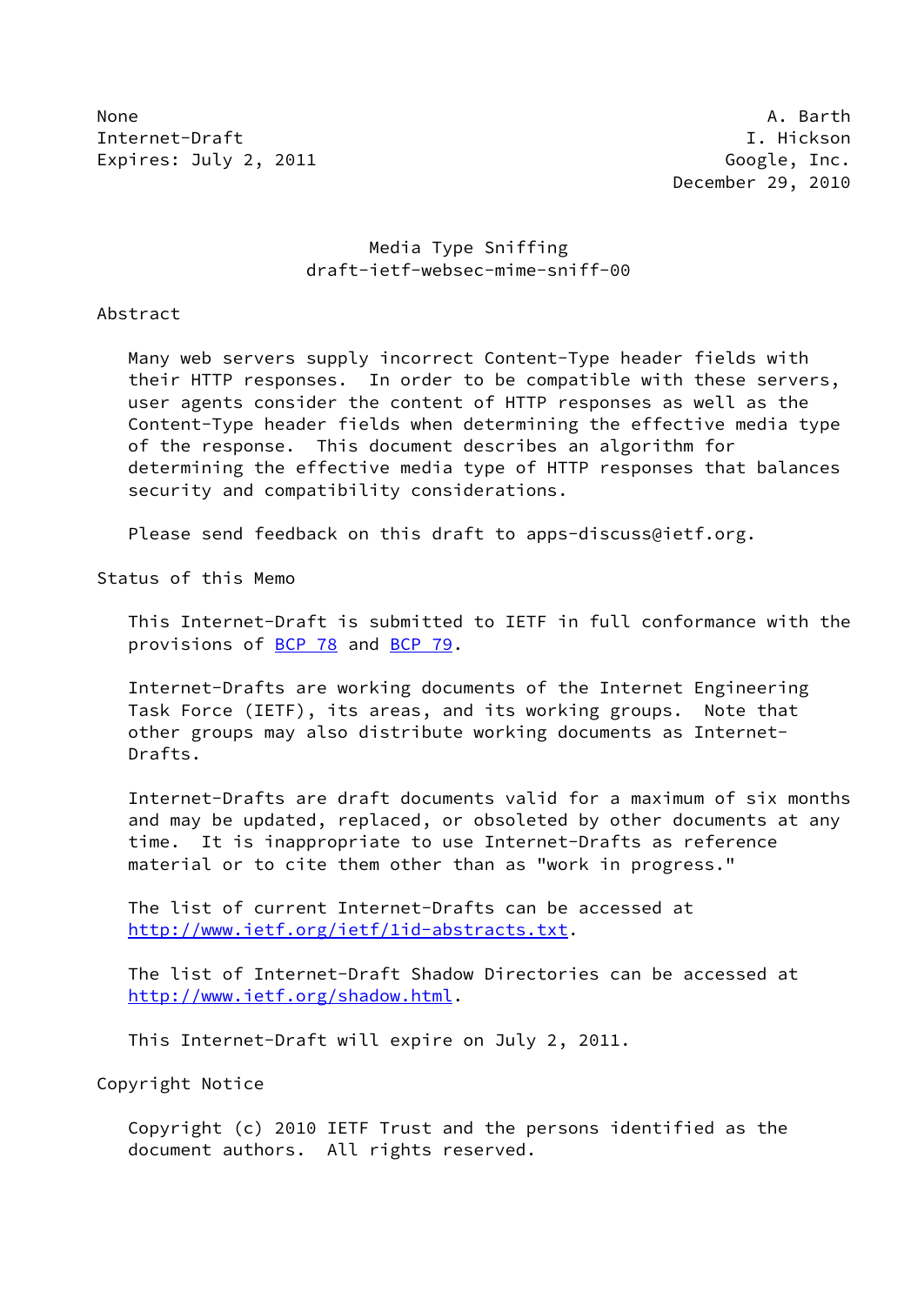Internet-Draft Media Type Sniffing December 2010

This document is subject to **[BCP 78](https://datatracker.ietf.org/doc/pdf/bcp78)** and the IETF Trust's Legal Provisions Relating to IETF Documents [\(http://trustee.ietf.org/license-info](http://trustee.ietf.org/license-info)) in effect on the date of publication of this document. Please review these documents

 carefully, as they describe your rights and restrictions with respect to this document. Code Components extracted from this document must include Simplified BSD License text as described in Section 4.e of the Trust Legal Provisions and are provided without warranty as described in the BSD License.

# Table of Contents

| <u>6</u> . Image <u>15</u> |  |  |  |  |  |  |  |  |  |  |  |  |  |
|----------------------------|--|--|--|--|--|--|--|--|--|--|--|--|--|
|                            |  |  |  |  |  |  |  |  |  |  |  |  |  |
|                            |  |  |  |  |  |  |  |  |  |  |  |  |  |
|                            |  |  |  |  |  |  |  |  |  |  |  |  |  |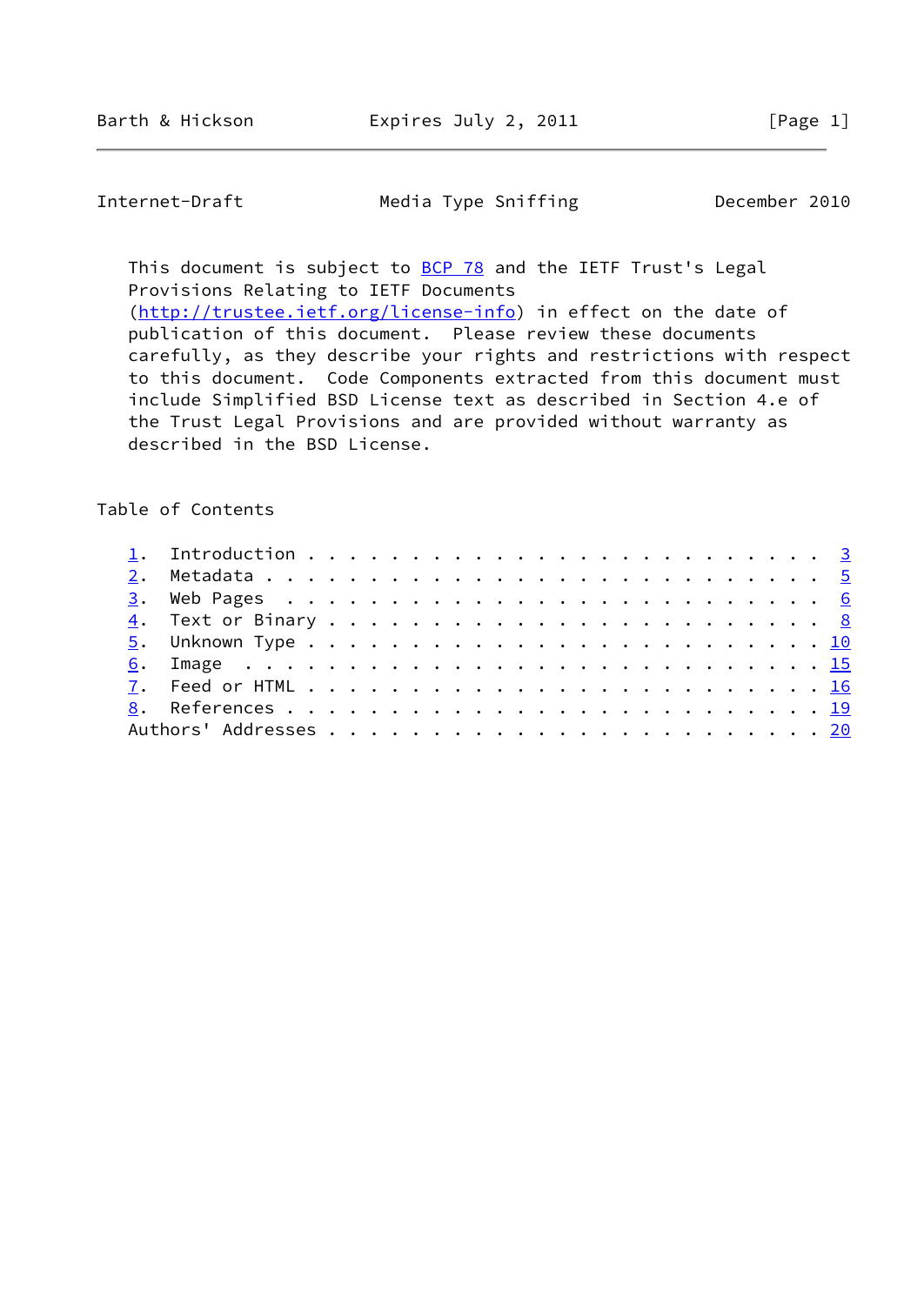Barth & Hickson **Expires July 2, 2011** [Page 2]

<span id="page-2-1"></span>

Internet-Draft Media Type Sniffing December 2010

#### <span id="page-2-0"></span>[1](#page-2-0). Introduction

 The HTTP Content-Type header field indicates the media type of an HTTP response. However, many HTTP servers supply a Content-Type that does not match the actual contents of the response. Historically, web browsers have tolerated these servers by examining the content of HTTP responses in addition to the Content-Type header field to determine the effective media type of the response.

 Without a clear specification of how to "sniff" the media type, each user agent implementor was forced to reverse engineer the behavior of the other user agents and to develop their own algorithm. These divergent algorithms have lead to a lack of interoperability between user agents and to security issues when the server intends an HTTP response to be interpreted as one media type but some user agents interpret the responses as another media type.

 These security issues are most severe when an "honest" server lets potentially malicious users upload files and then serves the contents of those files with a low-privilege media type (such as text/plain or image/jpeg). (Malicious servers, of course, can specify an arbitrary media type in the Content-Type header field.) In the absence of media type sniffing, this user-generated content would not be interpreted as a high-privilege media type, such as text/html. However, if a user agent does interpret a low-privilege media type, such as image/gif, as a high-privilege media type, such as text/html, the user agent has created a privilege escalation vulnerability in the server. For example, a malicious user might be able to leverage content sniffing to mount a cross-site script attack by including JavaScript code in the uploaded file that a user agent treats as text/html.

 This document describes a content sniffing algorithm that carefully balances the compatibility needs of user agent implementors with the security constraints. The algorithm has been constructed with reference to content sniffing algorithms present in popular user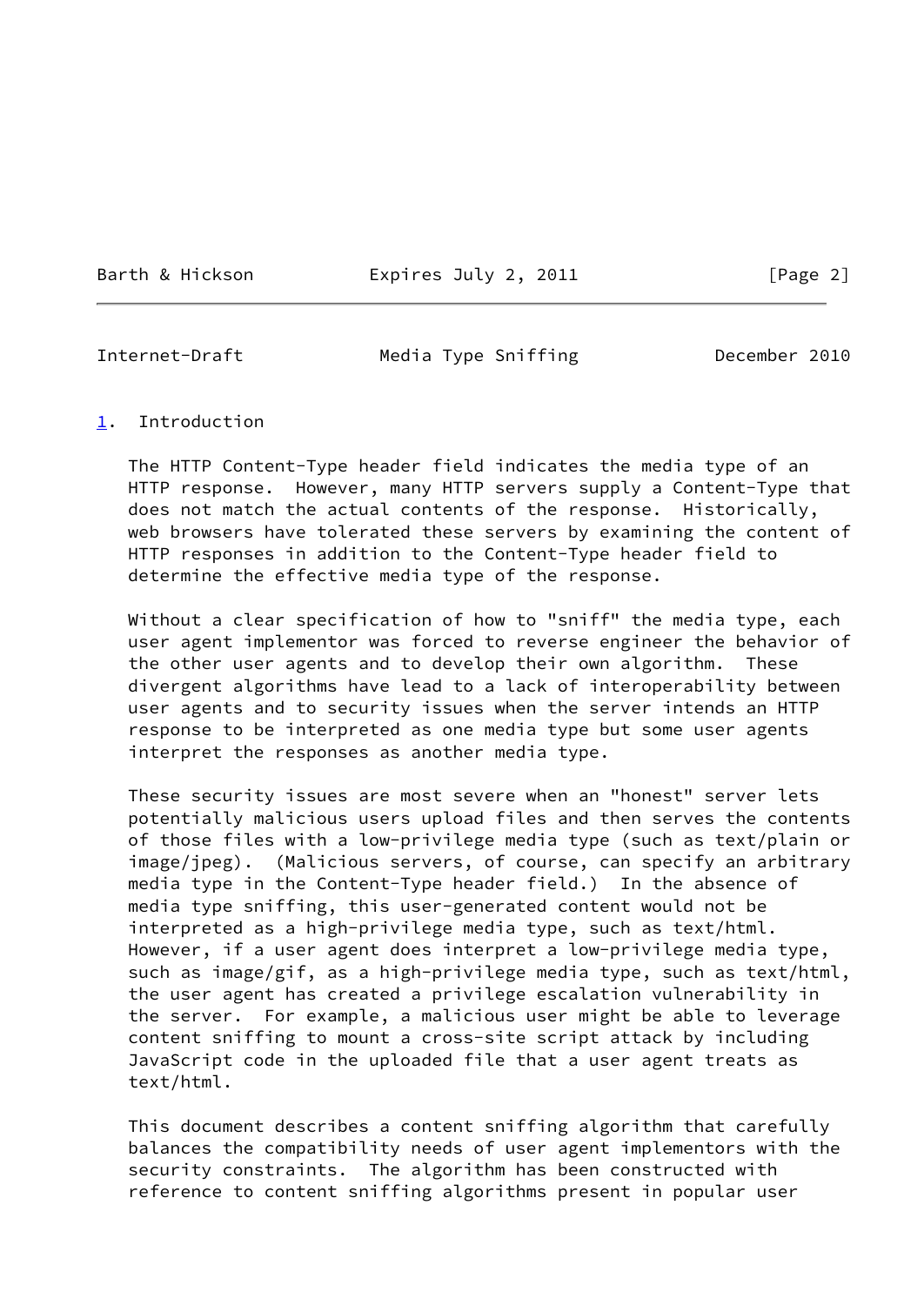agents, an extensive database of existing web content, and metrics collected from implementations deployed to a sizable number of users [\[BarthCaballeroSong2009](#page-20-2)].

 WARNING! Whenever possible, user agents SHOULD NOT employ a content sniffing algorithm. However, if a user agent does employ a content sniffing algorithm, the user agent SHOULD use the algorithm in this document because using a different content sniffing algorithm than servers expect causes security problems. For example, if a server believes that the client will treat a contributed file as an image (and thus treat it as benign), but a user agent believes the content to be HTML (and thus privileged to execute any scripts contained

| Expires July 2, 2011<br>Barth & Hickson | [Page 3] |
|-----------------------------------------|----------|
|-----------------------------------------|----------|

Internet-Draft Media Type Sniffing December 2010

 therein), an attacker might be able to steal the user's authentication credentials and mount other cross-site scripting attacks.

 Conformance requirements phrased as algorithms or specific steps MAY be implemented in any manner, so long as the end result is equivalent. (In particular, the algorithms defined in this specification are intended to be easy to follow, and not intended to be performant.)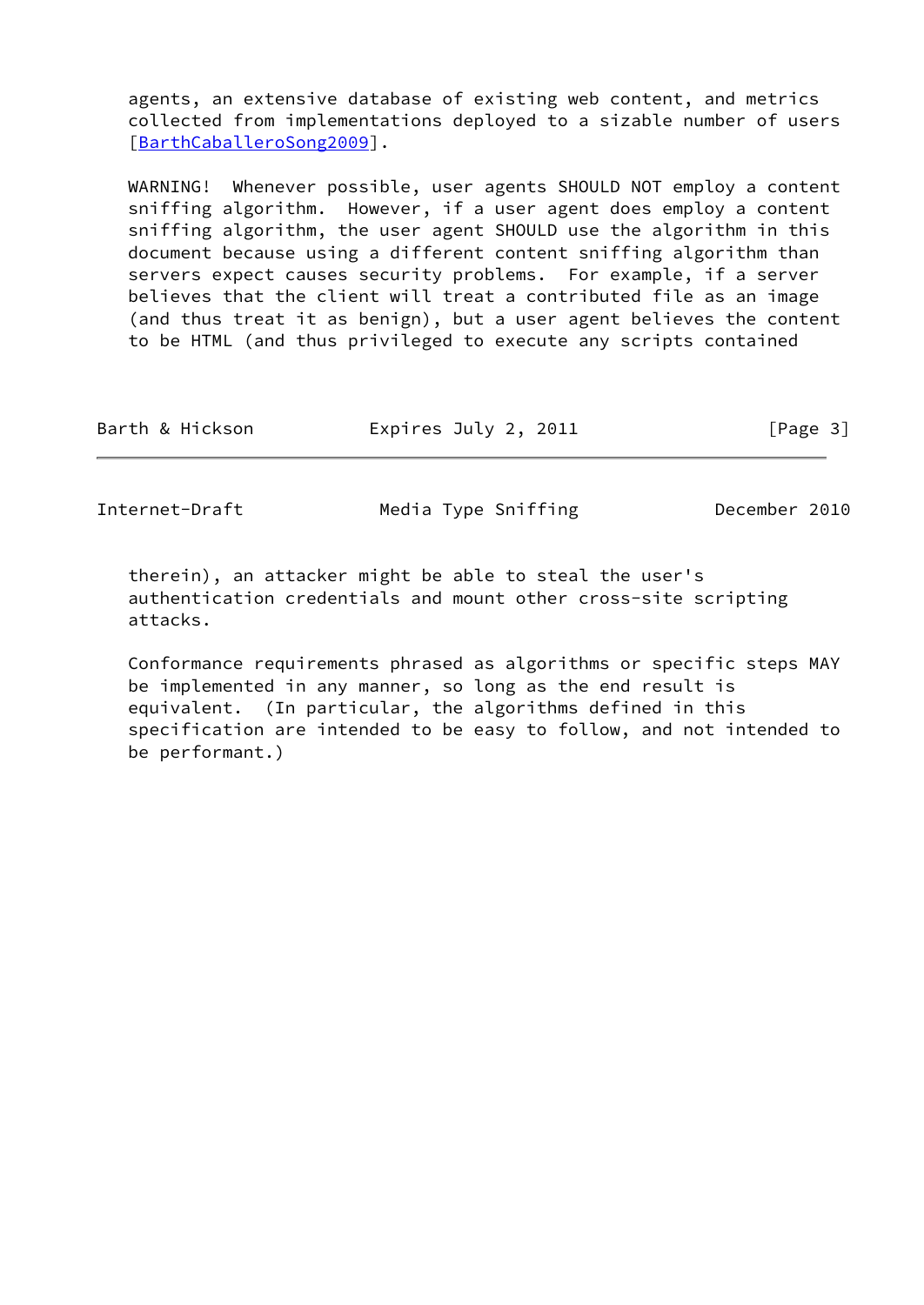Barth & Hickson **Expires July 2, 2011** [Page 4]

<span id="page-4-1"></span>Internet-Draft Media Type Sniffing December 2010

<span id="page-4-0"></span>[2](#page-4-0). Metadata

 The explicit media type metadata information associated with sequence of octets depends on the protocol that was used to fetch the octets.

 For octets received via HTTP, the Content-Type HTTP header field, if present, indicates the media type. Let the official-type be the media type indicted by the HTTP Content-Type header field, if present. If the Content-Type header field is absent or if its value cannot be interpreted as a media type (e.g. because its value doesn't contain a U+002F SOLIDUS ('/') character), then there is no official type.

 Note: If an HTTP response contains multiple Content-Type header fields, the user agent MUST use the textually last Content-Type header field to the official-type. For example, if the last Content-Type header field contains the value "foo", then there is no official media type because "foo" cannot be interpreted as a media type (even if the HTTP response contains another Content- Type header field that could be interpreted as a media type).

For octets fetched from the file system, user agents should use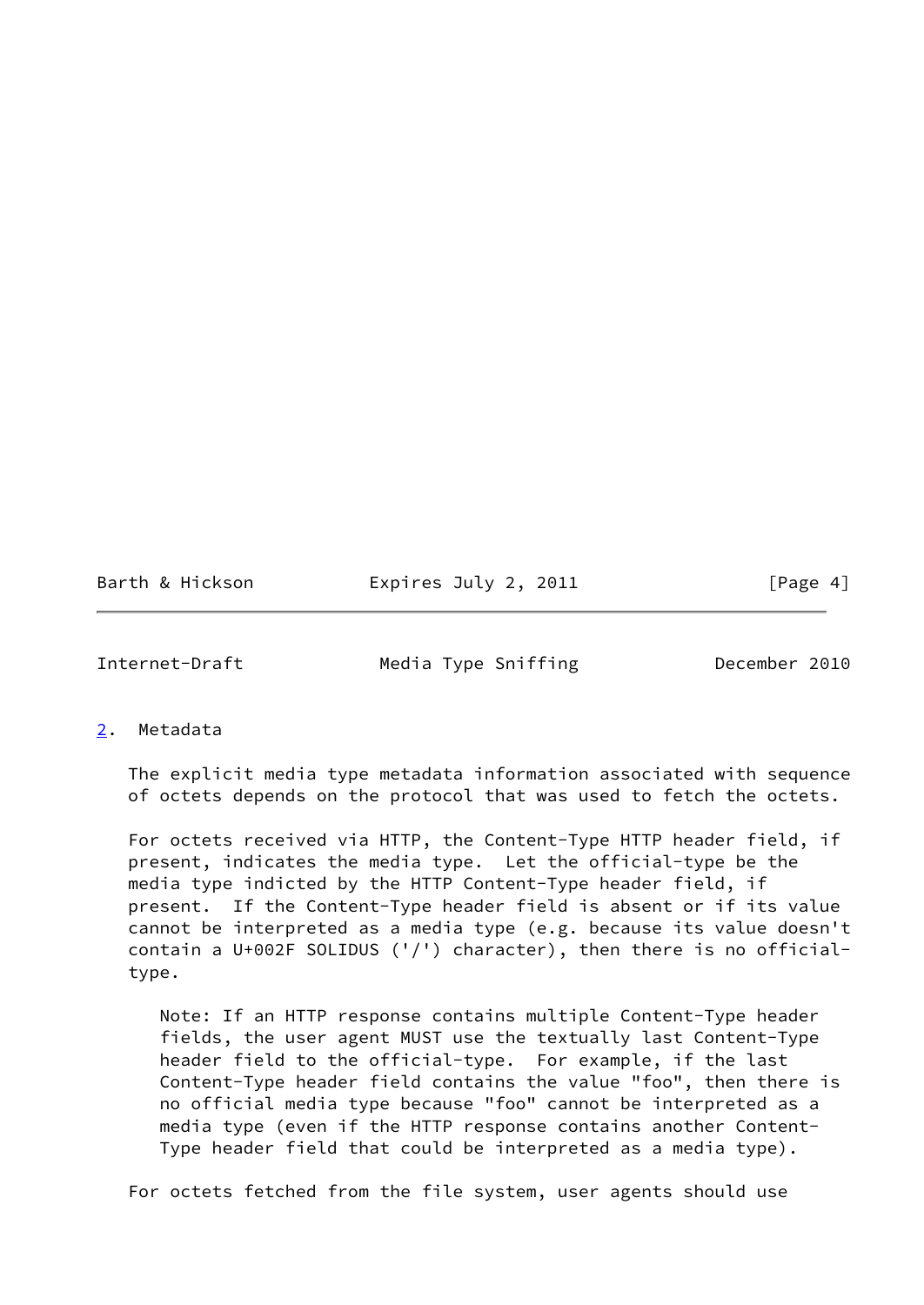platform-specific conventions (e.g., operating system file extension/ type mappings) to determine the official-type.

 Note: It is essential that file extensions are not used for determining the media type for octets fetched over HTTP because, in some cases, file extensions can be supplied by malicious parties. For example, most PHP installations let the attacker append arbitrary path information to URLs (e.g., http://example.com/foo.php/bar.html) and thereby determine the file extension.

 For octets fetched over some other protocols, e.g. FTP, there is no type information.

 Note: Comparisons between media types, as defined by MIME specifications, are done in an ASCII case-insensitive manner. [\[RFC2046](https://datatracker.ietf.org/doc/pdf/rfc2046)]

| Barth & Hickson | Expires July 2, 2011 | [Page 5] |
|-----------------|----------------------|----------|
|                 |                      |          |

<span id="page-5-1"></span>

| Internet-Draft | Media Type Sniffing | December 2010 |  |
|----------------|---------------------|---------------|--|
|                |                     |               |  |

### <span id="page-5-0"></span>[3](#page-5-0). Web Pages

 The user agent MUST use the following algorithm to determine the sniffed-type of a sequence of octets:

- 1. If the user agent is configured to strictly obey the official type, then let the sniffed-type be the official-type and abort these steps.
- 2. If the octets were fetched via HTTP and there is an HTTP Content- Type header field and the value of the last such header field has octets that \*exactly\* match the octets contained in one of the following lines:

+-------------------------------+--------------------------------+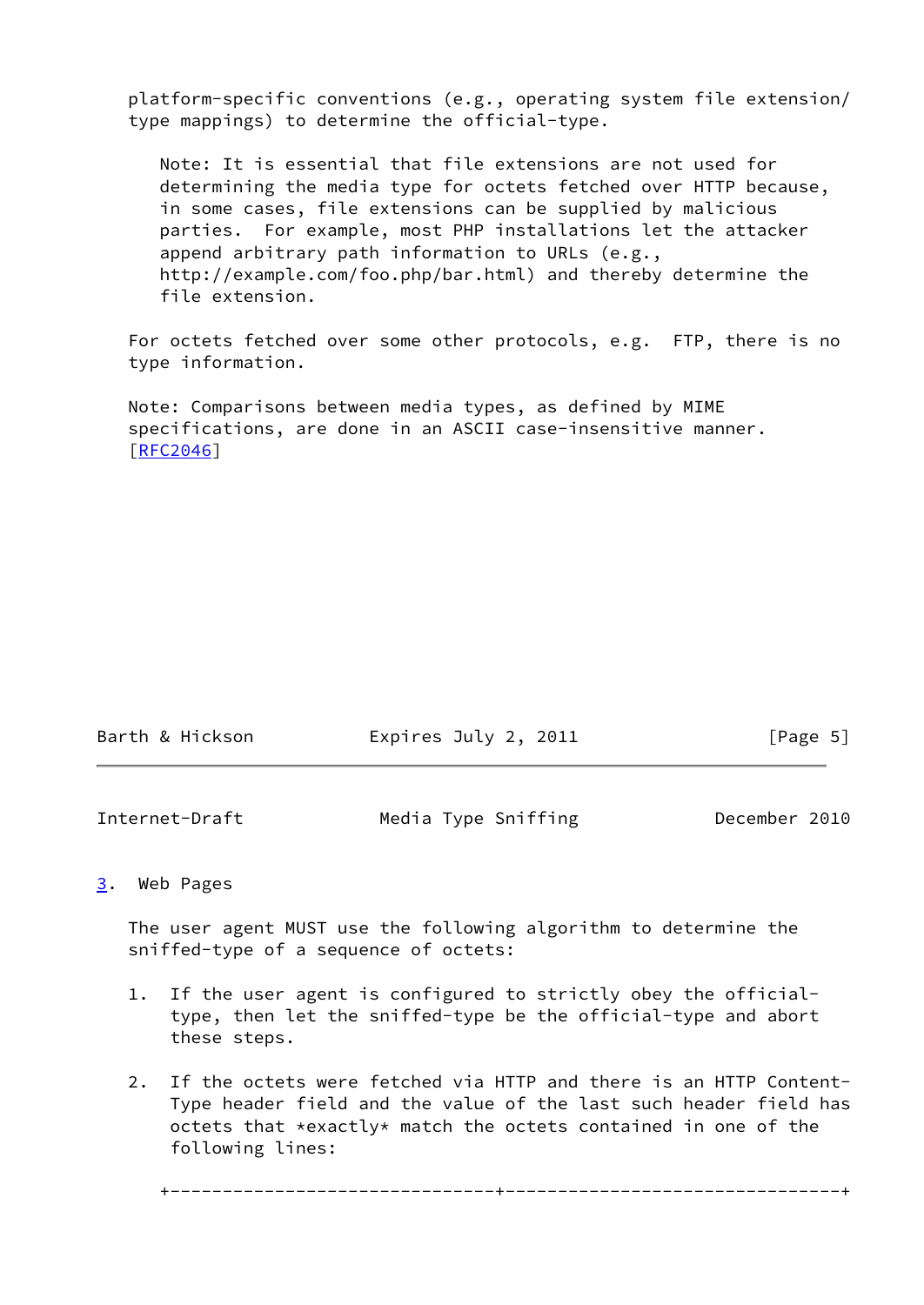| Bytes in Hexadecimal | Textual Representation +-------------------------------+--------------------------------+ | 74 65 78 74 2f 70 6c 61 69 6e | text/plain | +-------------------------------+--------------------------------+ | 74 65 78 74 2f 70 6c 61 69 6e | text/plain; charset=ISO-8859-1 | | 3b 20 63 68 61 72 73 65 74 3d | | 49 53 4f 2d 38 38 35 39 2d 31 | +-------------------------------+--------------------------------+ | 74 65 78 74 2f 70 6c 61 69 6e | text/plain; charset=iso-8859-1 | | 3b 20 63 68 61 72 73 65 74 3d | | 69 73 6f 2d 38 38 35 39 2d 31 | | +-------------------------------+--------------------------------+ | 74 65 78 74 2f 70 6c 61 69 6e | text/plain; charset=UTF-8 | | 3b 20 63 68 61 72 73 65 74 3d | | | 55 54 46 2d 38 | | +-------------------------------+--------------------------------+

...then jump to the "text or binary" section below.

- 3. If there is no official-type, jump to the "unknown type" section below.
- 4. If the official-type is "unknown/unknown", "application/unknown", or "\*/\*", jump to the "unknown" type section below.
- 5. If the official-type ends in "+xml", or if it is either "text/ xml" or "application/xml", then let the sniffed-type be the official-type and abort these steps.
- 6. If the official-type is an image type supported by the user agent (e.g., "image/png", "image/gif", "image/jpeg", etc), then jump to the "images" section below.

| Barth & Hickson | Expires July 2, 2011 | $\lceil \text{Page } 6 \rceil$ |
|-----------------|----------------------|--------------------------------|
|                 |                      |                                |
| Internet-Draft  | Media Type Sniffing  | December 2010                  |

- 7. If the official-type is "text/html", then jump to the "feed or HTML" section below.
- 8. Let the sniffed-type be the official type.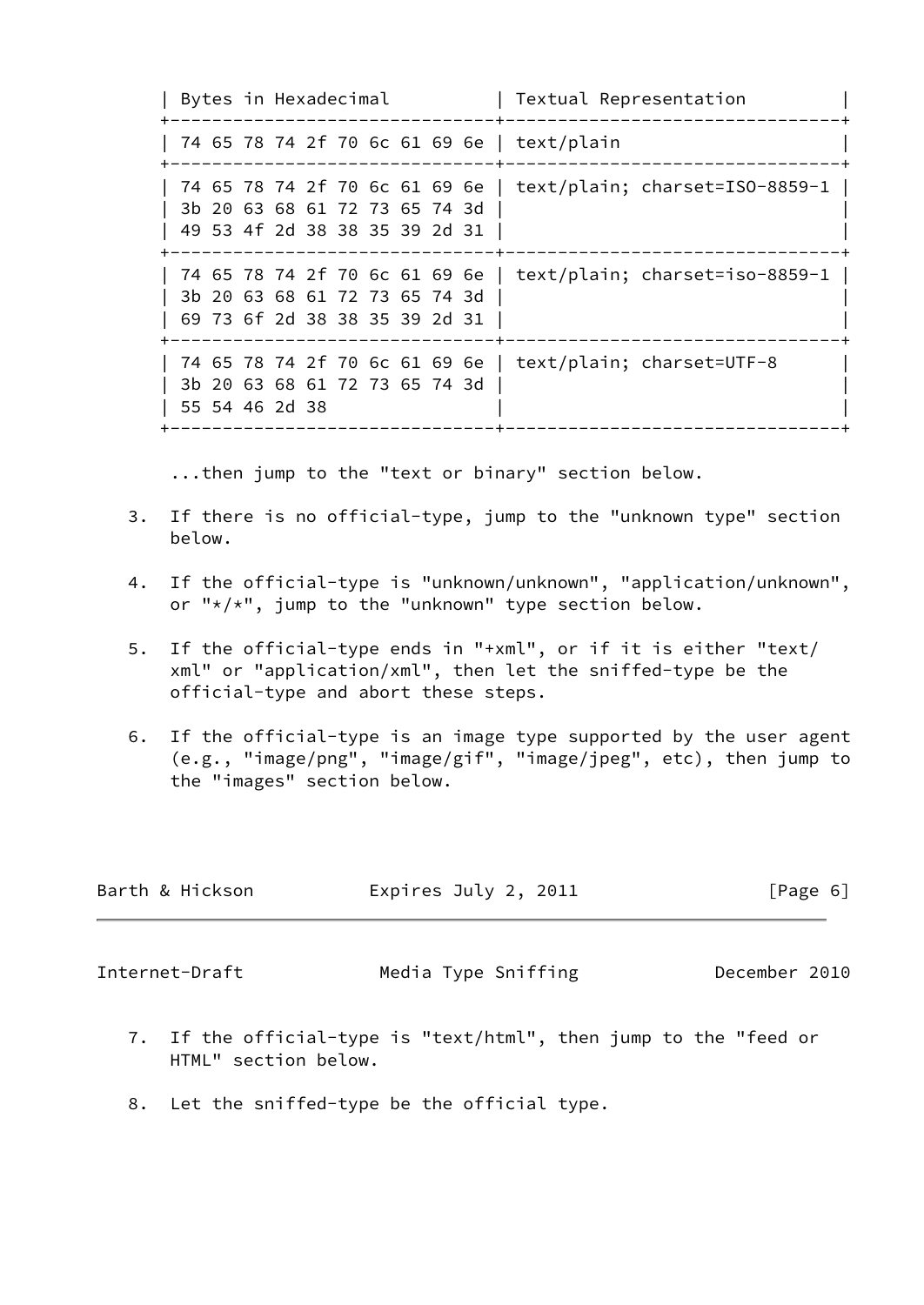Barth & Hickson **Expires July 2, 2011** [Page 7]

<span id="page-7-1"></span>Internet-Draft Media Type Sniffing December 2010

<span id="page-7-0"></span>[4](#page-7-0). Text or Binary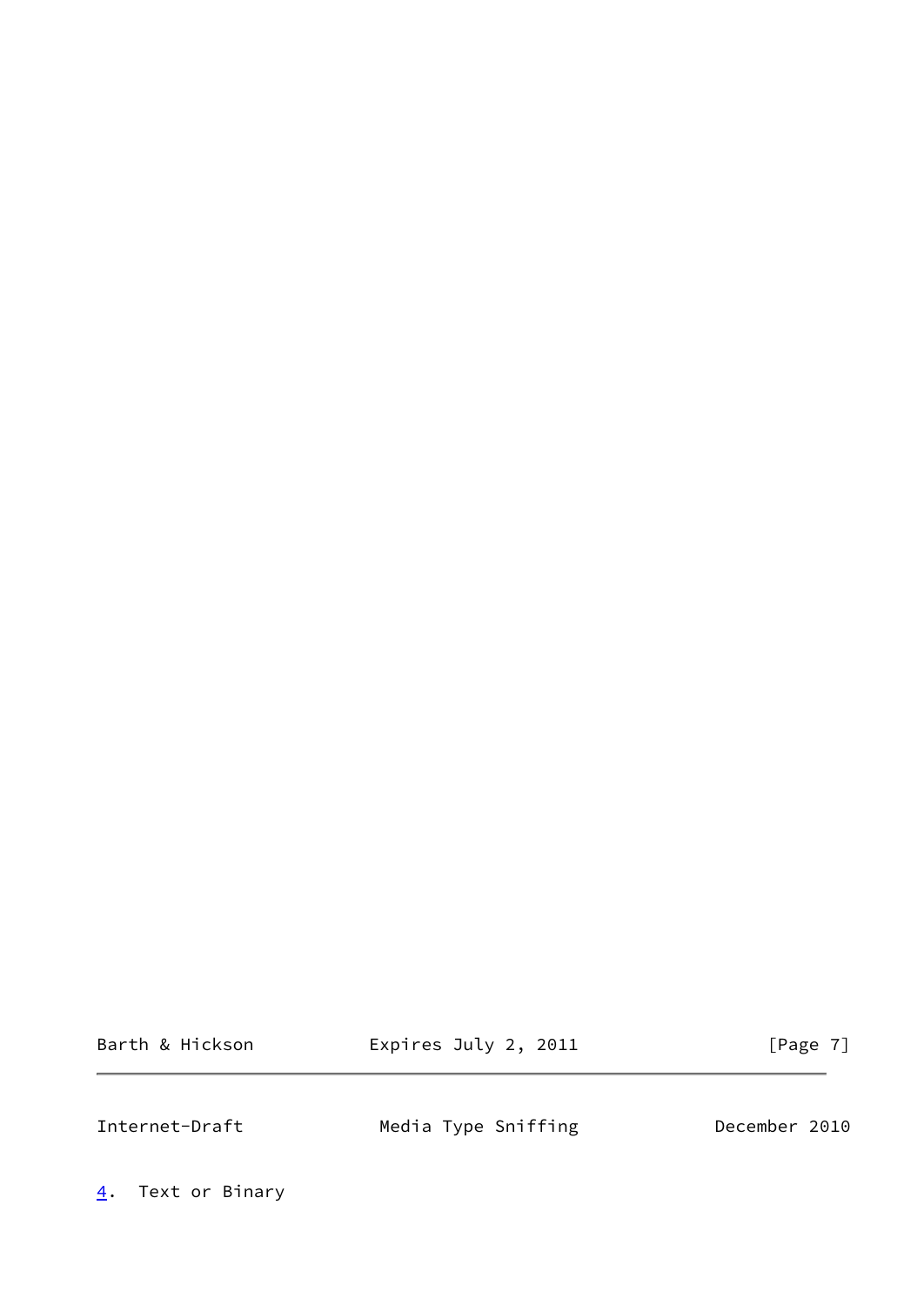This section defines the  $*$ rules for distingushing if a resource is text or binary\*.

1. The user agent MAY wait for 512 or more octets be to arrive.

 Note: Waiting for 512 octets octets to arrive causes the text or-binary algorithm to be deterministic for a given sequence of octets. However, in some cases, the user agent might need to wait an arbitrary length of time for these octets to arrive. User agents SHOULD wait for 512 octets to arrive, when feasible.

- 2. Let n be the smaller of either 512 or the number of octets that have already arrived.
- 3. If n is greater than or equal to 3, and the first 2 or 3 octets match one of the following octet sequences:

|                    | Bytes in Hexadecimal   Description |                                               |
|--------------------|------------------------------------|-----------------------------------------------|
| FE FF<br>$ $ FF FE | EF BB BF                           | UTF-16BE BOM  <br>UTF-16LE BOM<br>  UTF-8 BOM |

 ...then let the sniffed-type be "text/plain" and abort these steps.

 4. If none of the first n octets are binary data octets then let the sniffed-type be "text/plain" and abort these steps.

| Binary Data Byte Ranges  <br>$\mathbf{I}$                 |
|-----------------------------------------------------------|
| $0x00 - 0x08$<br>0x0B<br>0x0E -- 0x1A<br>$0x1C$ -- $0x1F$ |
|                                                           |

 5. If the first octets match one of the octet sequences in the "pattern" column of the table in the "unknown type" section below, ignoring any rows whose cell in the "security" column says "scriptable" (or "n/a"), then let the sniffed-type be the type given in the corresponding cell in the "sniffed type" column on

Barth & Hickson **Expires July 2, 2011** [Page 8]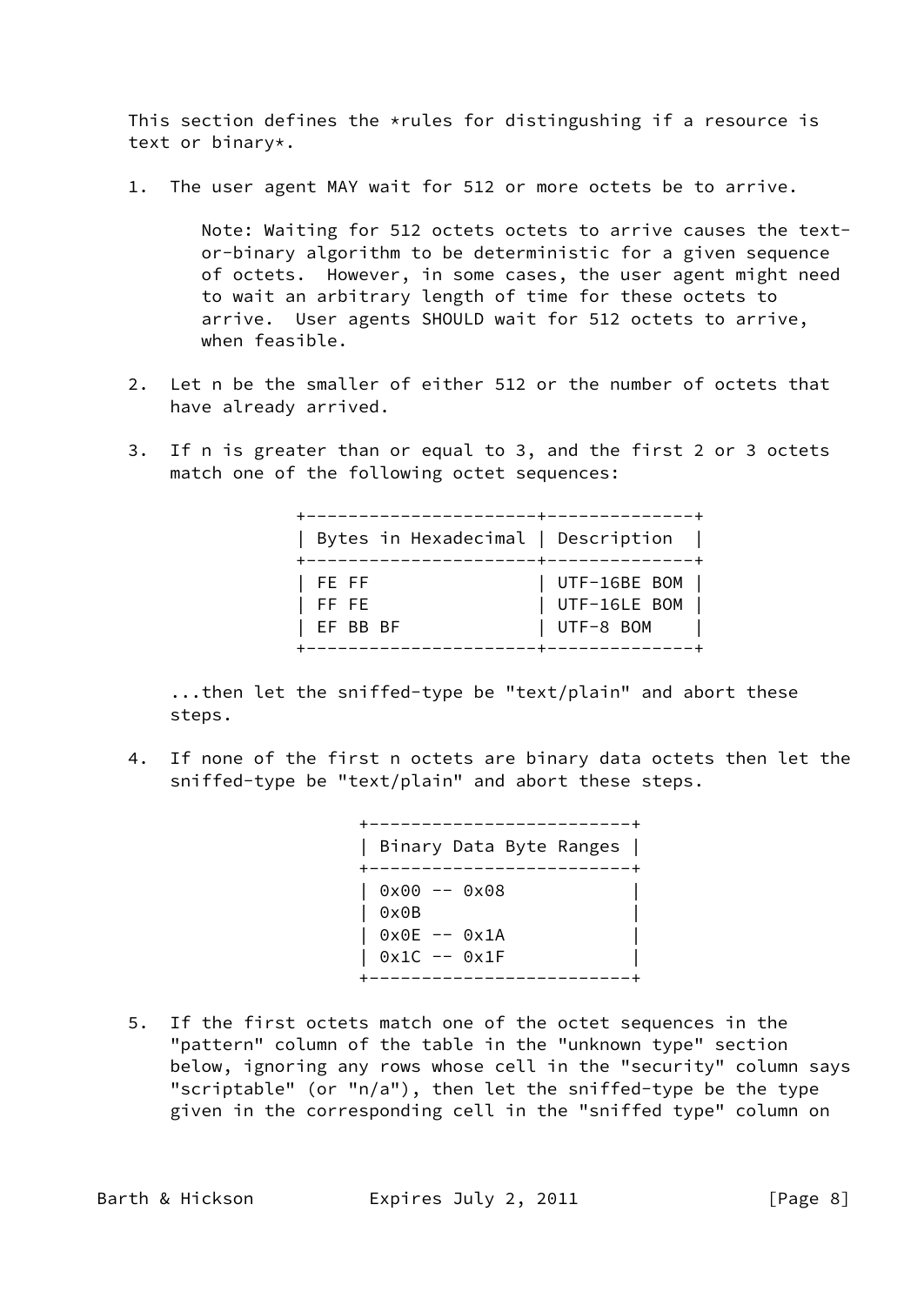Internet-Draft Media Type Sniffing December 2010

that row and abort these steps.

 WARNING! It is critical that this step not ever return a scriptable type (e.g., text/html), because otherwise that would allow a privilege escalation attack.

 6. Otherwise, let the sniffed-type be "application/octet-stream" and abort these steps.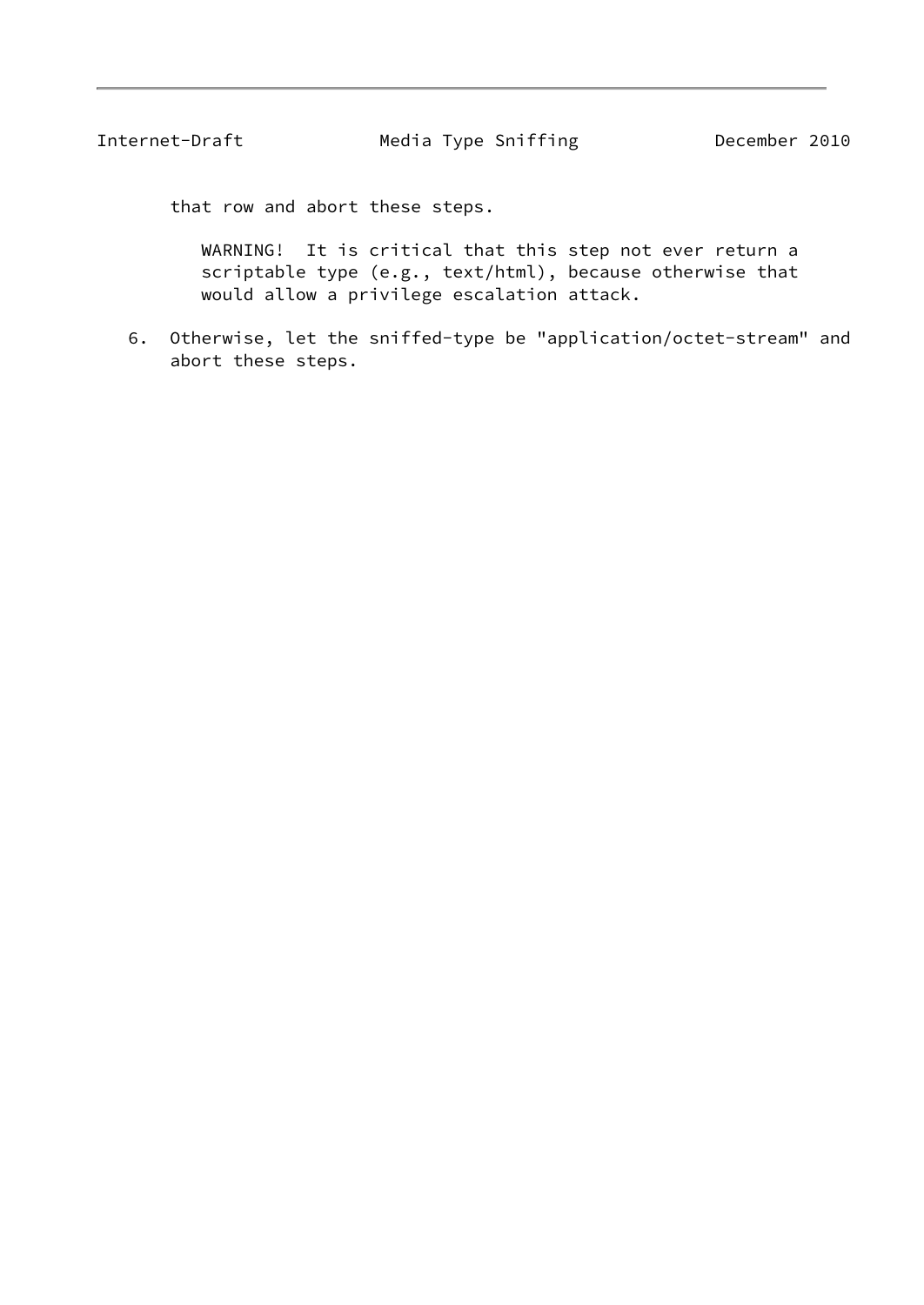<span id="page-10-1"></span>Internet-Draft Media Type Sniffing December 2010

- <span id="page-10-0"></span>[5](#page-10-0). Unknown Type
	- 1. The user agent MAY wait for 512 or more octets to arrive for the same reason as in the "text or binary" section above.
	- 2. Let n be the smaller of either 512 or the number of octets that have already arrived.
	- 3. For each row in the table below:
		- \* If the row has no "WS" octets:
			- 1. Let pattern-length be the length of the pattern.
			- 2. If n is smaller than pattern-length then skip this row.
			- 3. Apply the bit-wise "and" operator to the first pattern length octets and the given mask, and let the result be the masked-data.
			- 4. If the octets of the masked-data matches the given pattern octets exactly, then let the sniffed-type be the type given in the cell of the third column in that row and abort these steps.
		- \* If the row has a "WS" octet or a "\_>" octet:
			- 1. Let index-pattern be an index into the mask and pattern octet strings of the row.
			- 2. Let index-stream be an index into the octet stream being examined.
			- 3. LOOP: If index-stream points beyond the end of the octet stream, then this row doesn't match and skip this row.
			- 4. Examine the index-stream-th octet of the octet stream as follows: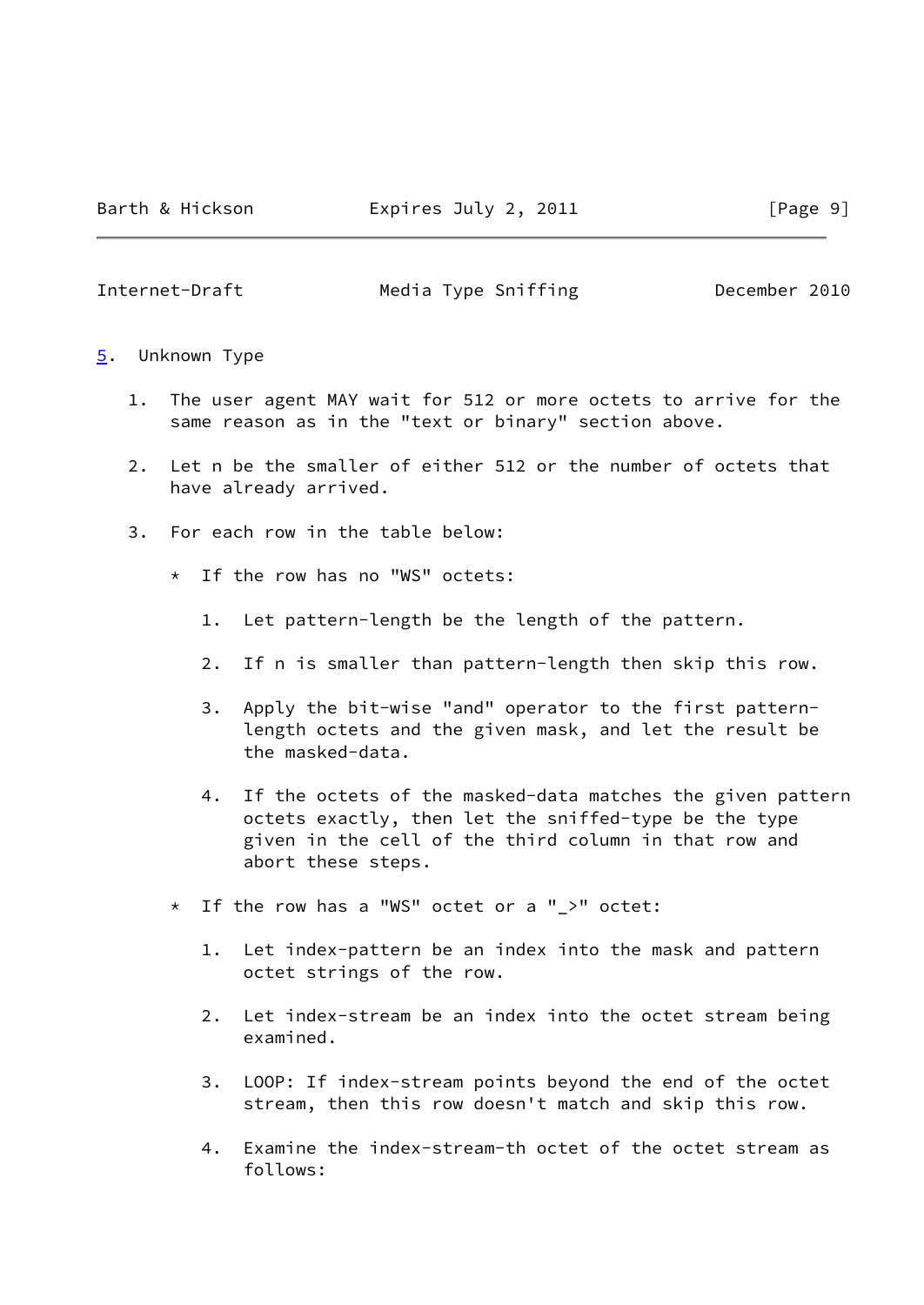|                 | If the index-pattern-th octet of the pattern is a<br>normal hexadecimal octet and not a "WS" octet or a "SB"<br>octet:                                                                                                                   |           |  |  |  |  |  |
|-----------------|------------------------------------------------------------------------------------------------------------------------------------------------------------------------------------------------------------------------------------------|-----------|--|--|--|--|--|
|                 | If the bit-wise "and" operator, applied to the<br>index-stream-th octet of the stream and the index-<br>pattern-th octet of the mask, yield a value<br>different than the index-pattern-th octet of the<br>pattern, then skip this row.  |           |  |  |  |  |  |
| Barth & Hickson | Expires July 2, 2011                                                                                                                                                                                                                     | [Page 10] |  |  |  |  |  |
| Internet-Draft  | Media Type Sniffing<br>December 2010                                                                                                                                                                                                     |           |  |  |  |  |  |
|                 | Otherwise, increment index-pattern to the next octet<br>in the mask and pattern and index-stream to the next<br>octet in the octet stream.                                                                                               |           |  |  |  |  |  |
|                 | Otherwise, if the index-pattern-th octet of the pattern<br>is a "WS" octet:                                                                                                                                                              |           |  |  |  |  |  |
|                 | "WS" means "whitespace", and allows insignificant<br>whitespace to be skipped when sniffing for a type<br>signature.                                                                                                                     |           |  |  |  |  |  |
|                 | If the index-stream-th octet of the stream is one of<br>0x09 (ASCII TAB), 0x0A (ASCII LF), 0x0C (ASCII FF),<br>0x0D (ASCII CR), or 0x20 (ASCII space), then<br>increment only the index-stream to the next octet in<br>the octet stream. |           |  |  |  |  |  |
|                 | Otherwise, increment only the index-pattern to the<br>next octet in the mask and pattern.                                                                                                                                                |           |  |  |  |  |  |
|                 | - Otherwise, if the index-pattern-th octet of the pattern<br>is a "_>" octet:                                                                                                                                                            |           |  |  |  |  |  |
|                 | "_>" means "space-or-bracket", and allows HTML tag<br>names to terminate with either a space or a greater<br>than sign.                                                                                                                  |           |  |  |  |  |  |
|                 | If index-stream-th octet of the stream different<br>than 0x20 (ASCII space) or 0x3E (ASCII ">"), then<br>skip this row.                                                                                                                  |           |  |  |  |  |  |
|                 | Otherwise, increment index-pattern to the next octet                                                                                                                                                                                     |           |  |  |  |  |  |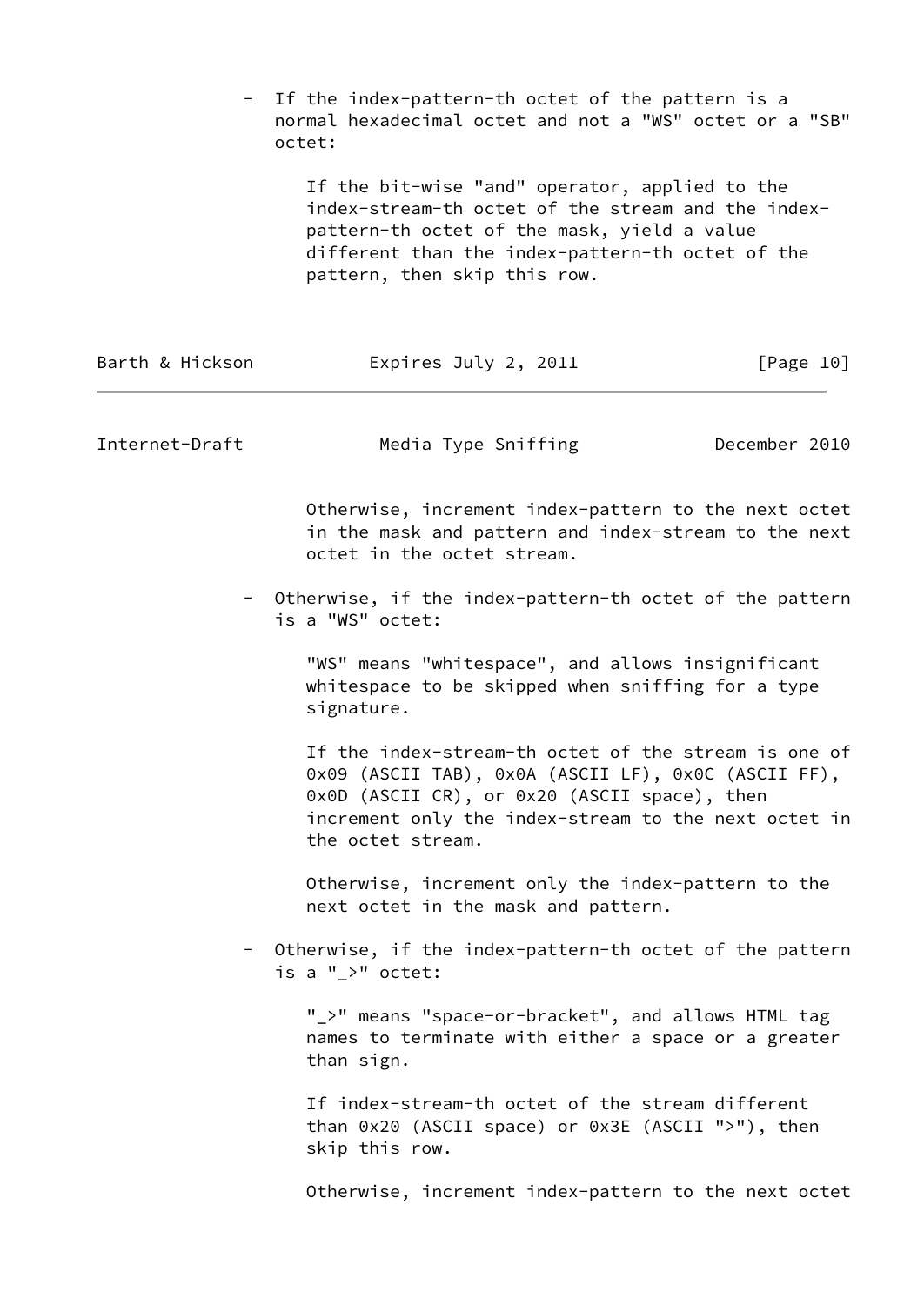in the mask and pattern and index-stream to the next octet in the octet stream.

- 5. If index-pattern does not point beyond the end of the mask and pattern octet strings, then jump back to the LOOP step in this algorithm.
- 6. Otherwise, let the sniffed-type be the type given in the cell of the third column in that row and abort these steps.
- 4. If none of the first n octets are binary data (as defined in the "text or binary" section), then let the sniffed-type be "text/ plain" and abort these steps.

| Barth & Hickson | Expires July 2, 2011 | [Page 11] |
|-----------------|----------------------|-----------|
|                 |                      |           |

Internet-Draft Media Type Sniffing December 2010

 5. Otherwise, let the sniffed-type be "application/octet-stream" and abort these steps.

The table used by the above algorithm is:

|               |                                                                                                                                                                                                                                                                                                                                                                                                                                                                        | Security                                                                                                                                                                                                                                                                      |
|---------------|------------------------------------------------------------------------------------------------------------------------------------------------------------------------------------------------------------------------------------------------------------------------------------------------------------------------------------------------------------------------------------------------------------------------------------------------------------------------|-------------------------------------------------------------------------------------------------------------------------------------------------------------------------------------------------------------------------------------------------------------------------------|
|               |                                                                                                                                                                                                                                                                                                                                                                                                                                                                        | Scriptable                                                                                                                                                                                                                                                                    |
| $\rightarrow$ |                                                                                                                                                                                                                                                                                                                                                                                                                                                                        | Scriptable                                                                                                                                                                                                                                                                    |
| ->            |                                                                                                                                                                                                                                                                                                                                                                                                                                                                        | Scriptable                                                                                                                                                                                                                                                                    |
| $50, 54$ >    |                                                                                                                                                                                                                                                                                                                                                                                                                                                                        | Scriptable                                                                                                                                                                                                                                                                    |
|               | DF DF DF DF FF DF   54 59 50 45 20 48<br>DF DF DF FF   54 4D 4C ><br>Comment: DOCTYPE HTML</td <td>Mask in Hex   Pattern in Hex   Sniffed Type<br/>FF FF FF DF DF <math>\vert</math> WS 3C 21 44 4F 43 <math>\vert</math> text/html<br/>FF FF DF DF DF <math> </math> WS 3C 48 54 4D 4C <math> </math> text/html<br/>FF FF DF DF DF <math> </math> WS 3C 48 45 41 44 <math> </math> text/html<br/>FF FF DF DF DF <math>\vert</math> WS 3C 53 43 52 49   text/html</td> | Mask in Hex   Pattern in Hex   Sniffed Type<br>FF FF FF DF DF $\vert$ WS 3C 21 44 4F 43 $\vert$ text/html<br>FF FF DF DF DF $ $ WS 3C 48 54 4D 4C $ $ text/html<br>FF FF DF DF DF $ $ WS 3C 48 45 41 44 $ $ text/html<br>FF FF DF DF DF $\vert$ WS 3C 53 43 52 49   text/html |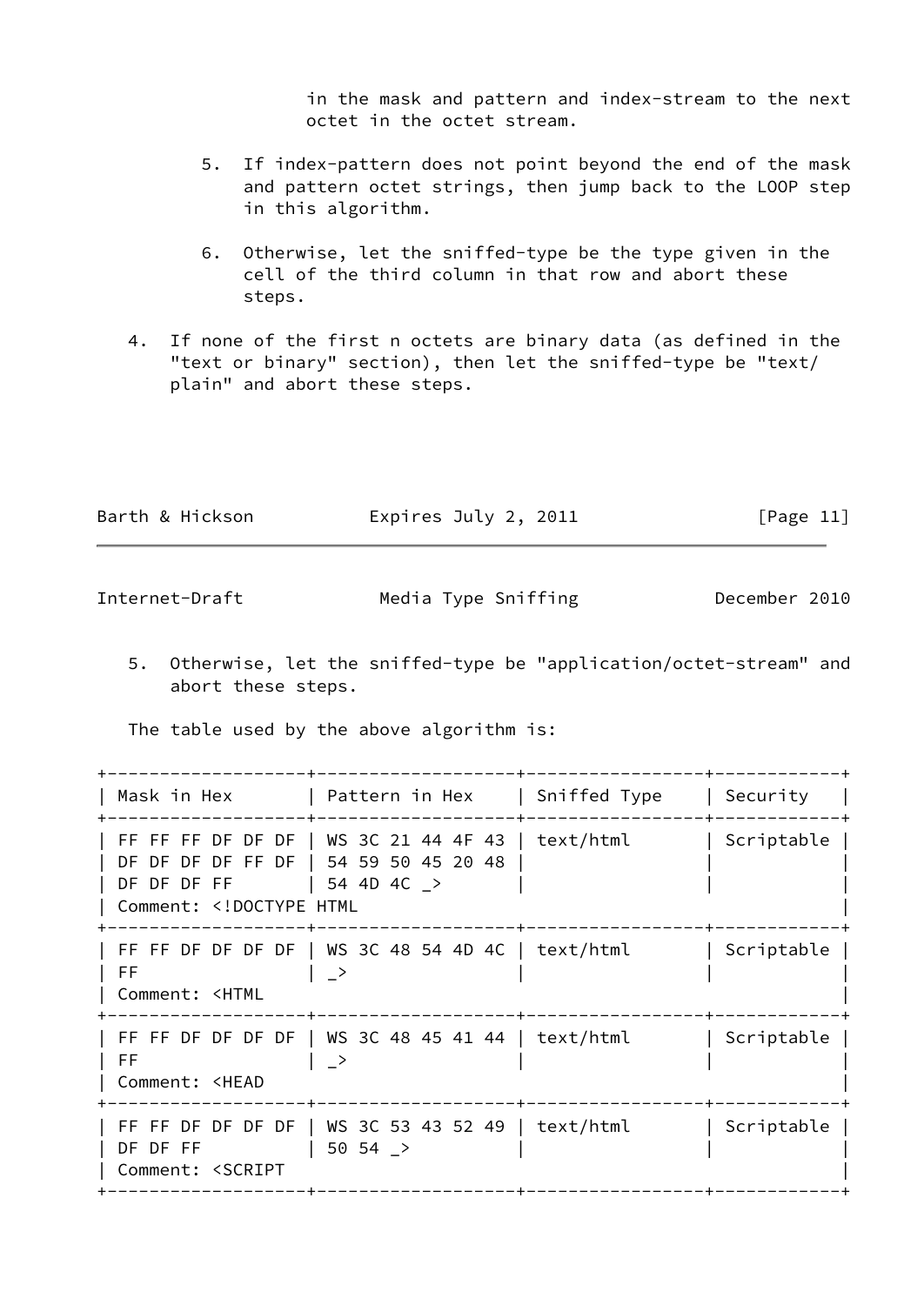| FF FF DF DF DF DF | WS 3C 49 46 52 41 | text/html | Scriptable |  $\begin{array}{|c|c|c|c|c|}\n\hline\n\end{array}$  DF DF FF  $\begin{array}{|c|c|c|c|c|}\n\hline\n\end{array}$  4d 45  $\verb|=>$ | Comment: <IFRAME | +-------------------+-------------------+-----------------+------------+ | FF FF DF FF FF | WS 3C 48 31 \_> | text/html | Scriptable | | Comment: <H1 | +-------------------+-------------------+-----------------+------------+ | FF FF DF DF DF FF | WS 3C 44 49 56 \_> | text/html | Scriptable | | Comment: <DIV | +-------------------+-------------------+-----------------+------------+ | FF FF DF DF DF | WS 3C 46 4f 4e 54 | text/html | Scriptable | | FF | \_> | | | | Comment: <FONT | +-------------------+-------------------+-----------------+------------+ | FF FF DF DF DF | WS 3C 54 41 42 4c | text/html | Scriptable |  $|$  DF FF  $|$  45  $\ge$   $|$ | Comment: <TABLE | +-------------------+-------------------+-----------------+------------+ | FF FF DF FF | WS 3C 41 \_> | text/html | Scriptable | | Comment: <A | +-------------------+-------------------+-----------------+------------+ | FF FF DF DF DF DF | WS 3C 53 54 59 4c | text/html | Scriptable | | DF FF | | 45 \_> Barth & Hickson **Expires July 2, 2011** [Page 12] Internet-Draft Media Type Sniffing December 2010 | Comment: <STYLE | +-------------------+-------------------+-----------------+------------+ | FF FF DF DF DF DF | WS 3C 54 49 54 4c | text/html | Scriptable | | DF FF | | 45 \_> | Comment: <TITLE | +-------------------+-------------------+-----------------+------------+ | FF FF DF FF | WS 3C 42 \_> | text/html | Scriptable | | Comment: <B | +-------------------+-------------------+-----------------+------------+ | FF FF DF DF DF DF | WS 3C 42 4f 44 59 | text/html | Scriptable | | FF | \_> | | | | Comment: <BODY | +-------------------+-------------------+-----------------+------------+ | FF FF DF DF FF | WS 3C 42 52 \_> | text/html | Scriptable | | Comment: <BR | +-------------------+-------------------+-----------------+------------+  $|$  FF FF DF FF  $|$  WS 3C 50  $\ge$   $|$  text/html  $|$  Scriptable  $|$ | Comment: <P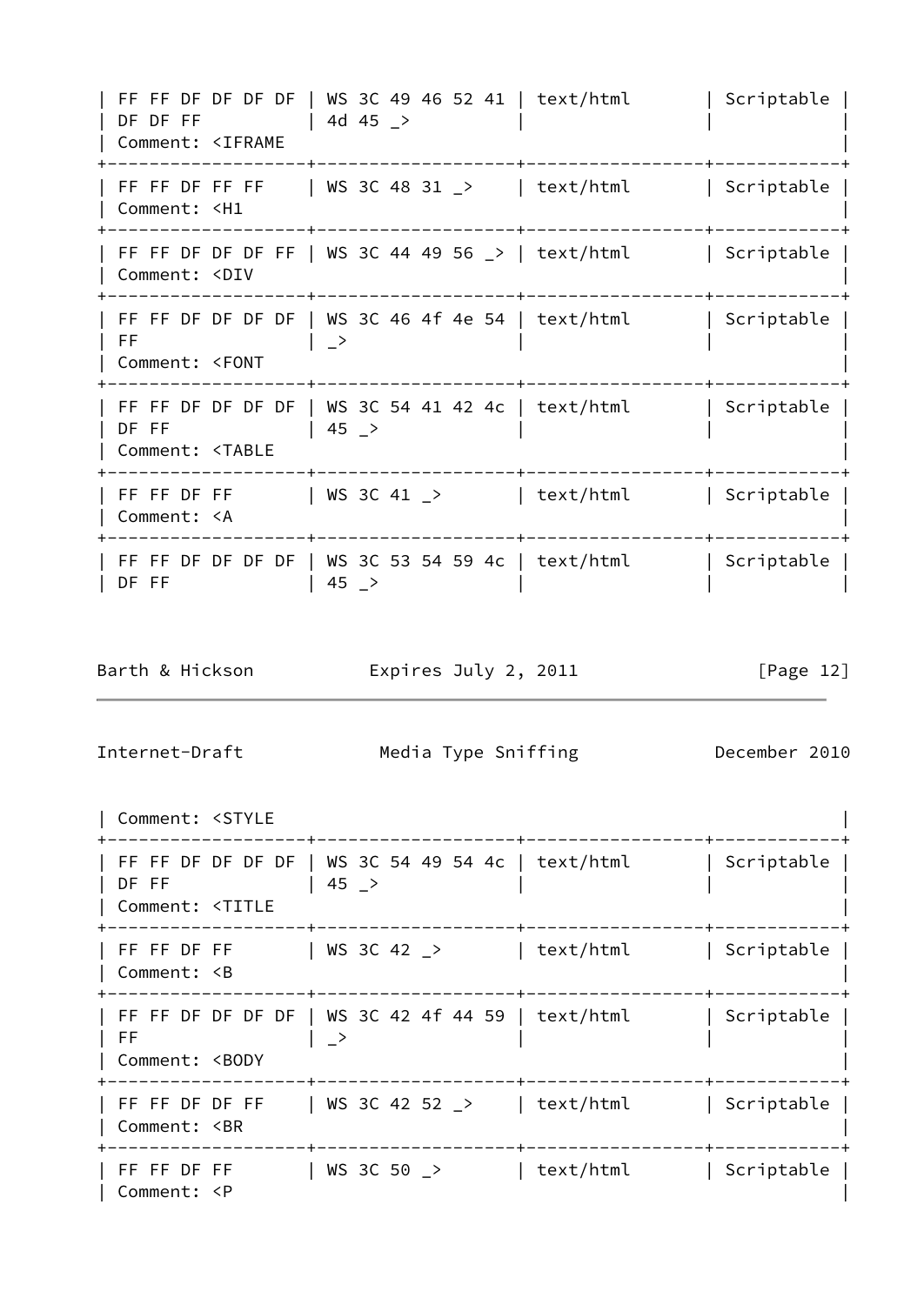+-------------------+-------------------+-----------------+------------+ FF FF FF FF FF FF | WS 3C 21 2d 2d  $\ge$  | text/html | Scriptable | | Comment: <!--+-------------------+-------------------+-----------------+------------+ | FF FF FF FF FF FF | WS 3C 3f 78 6d 6c | text/xml | Scriptable | | Comment: <?xml (Note the case sensitivity and lack of trailing \_>) | +-------------------+-------------------+-----------------+------------+ | FF FF FF FF FF | 25 50 44 46 2D | application/pdf | Scriptable | | Comment: The string "%PDF-", the PDF signature. +-------------------+-------------------+-----------------+------------+ | FF FF FF FF FF FF | 25 21 50 53 2D 41 | application/ | Safe | FF FF FF FF FF | 64 6F 62 65 2D | postscript | | | Comment: The string "%!PS-Adobe-", the PostScript signature. | +-------------------+-------------------+-----------------+------------+ | FF FF 00 00 | FE FF 00 00 | text/plain | n/a | | Comment: UTF-16BE BOM | +-------------------+-------------------+-----------------+------------+ | FF FF 00 00 | FF FE 00 00 | text/plain | n/a | | Comment: UTF-16LE BOM | +-------------------+-------------------+-----------------+------------+ | FF FF FF 00 | EF BB BF 00 | text/plain | n/a | | Comment: UTF-8 BOM | +-------------------+-------------------+-----------------+------------+ | FF FF FF FF FF FF | 47 49 46 38 37 61 | image/gif | Safe | Comment: The string "GIF87a", a GIF signature. | +-------------------+-------------------+-----------------+------------+ | FF FF FF FF FF FF | 47 49 46 38 39 61 | image/gif | Safe | Comment: The string "GIF89a", a GIF signature. | +-------------------+-------------------+-----------------+------------+ | FF FF FF FF FF | 89 50 4E 47 0D 0A | image/png | Safe Barth & Hickson **Expires July 2, 2011** [Page 13] Internet-Draft Media Type Sniffing December 2010 | FF FF | | 1A 0A | Comment: The PNG signature. | +-------------------+-------------------+-----------------+------------+ | FF FF FF | FF D8 FF | image/jpeg | Safe | Comment: A JPEG SOI marker followed by a octet of another marker. +-------------------+-------------------+-----------------+------------+ | FF FF | 42 4D | image/bmp | Safe | Comment: The string "BM", a BMP signature. | +-------------------+-------------------+-----------------+------------+ | FF FF FF FF | 00 00 01 00 | image/vnd. | Safe

 $|$  microsoft.icon  $|$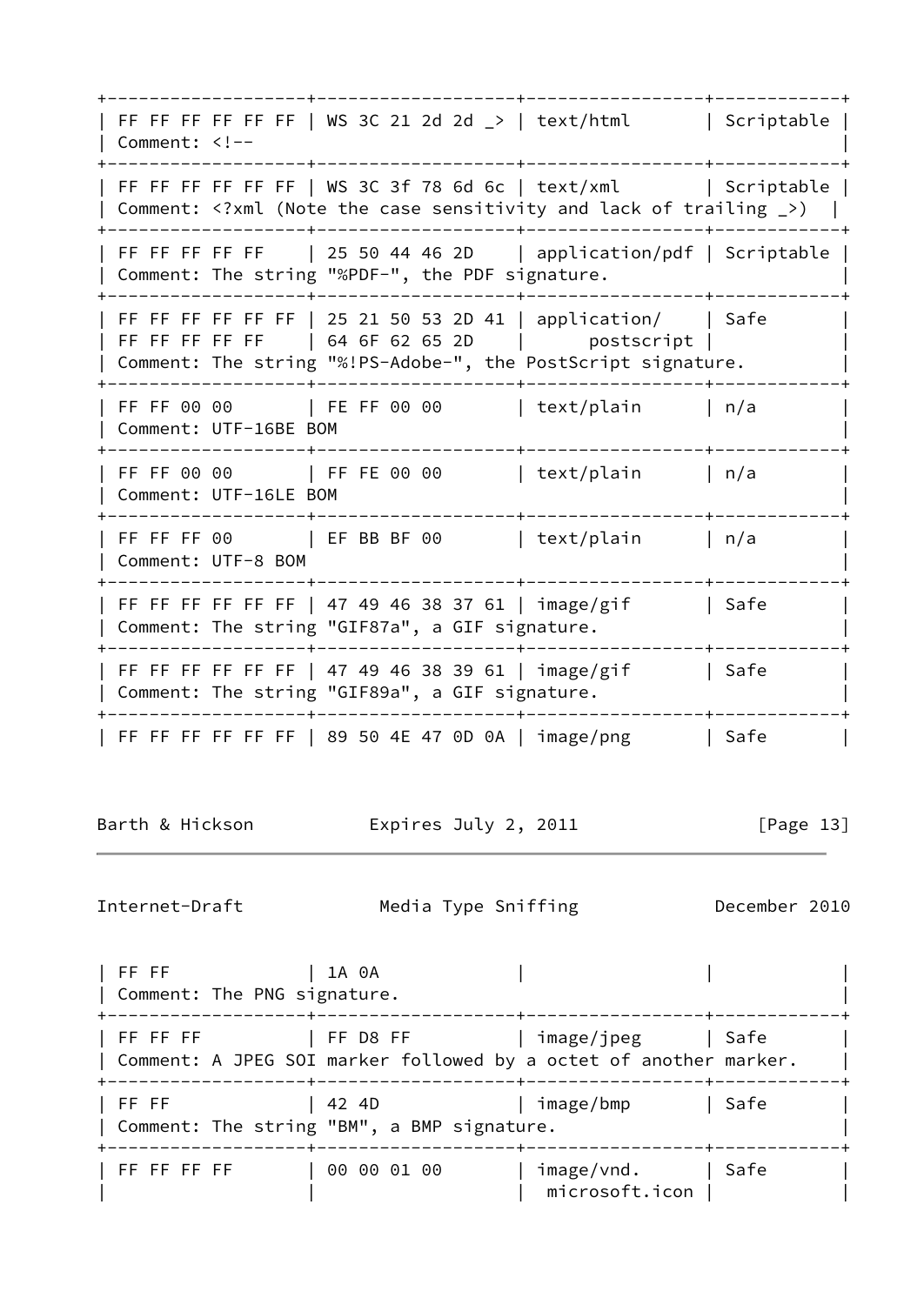| Comment: A Windows Icon signature.                            |                                                                |                                             |  |
|---------------------------------------------------------------|----------------------------------------------------------------|---------------------------------------------|--|
| I FF<br>  Comment: A RAR archive.<br>-------------------+---- | FF FF FF FF FF   52 61 72 20 1A 07   application/   Safe<br>00 | x-rar-compressed <br>------+----------      |  |
| FF FF FF FF   50 4B 03 04<br>  Comment: A ZIP archive.        |                                                                | application/zip   Safe                      |  |
| -----------+-<br>$ $ FF FF FF<br>Comment: A GZIP archive.     | 1F 8B 08                                                       | --------+-<br>application/   Safe<br>x-gzip |  |

 User agents MAY support additional types if necessary, by implicitly adding to the above table. However, user agents SHOULD NOT not use any other patterns for types already mentioned in the table above because this could then be used for privilege escalation (where, e.g., a server uses the above table to determine that content is not HTML and thus safe from cross-site scripting attacks, but then a user agent detects it as HTML anyway and allows script to execute). In extending this table, user agents SHOULD NOT introduce any privilege escalation vulnerabilities.

 Note: The column marked "security" is used by the algorithm in the "text or binary" section, to avoid sniffing text/plain content as a type that can be used for a privilege escalation attack.

<span id="page-15-1"></span>

| Barth & Hickson | Expires July 2, 2011 | [Page 14]     |  |
|-----------------|----------------------|---------------|--|
| Internet-Draft  | Media Type Sniffing  | December 2010 |  |

<span id="page-15-0"></span>[6](#page-15-0). Image

This section defines the \*rules for sniffing images specifically\*.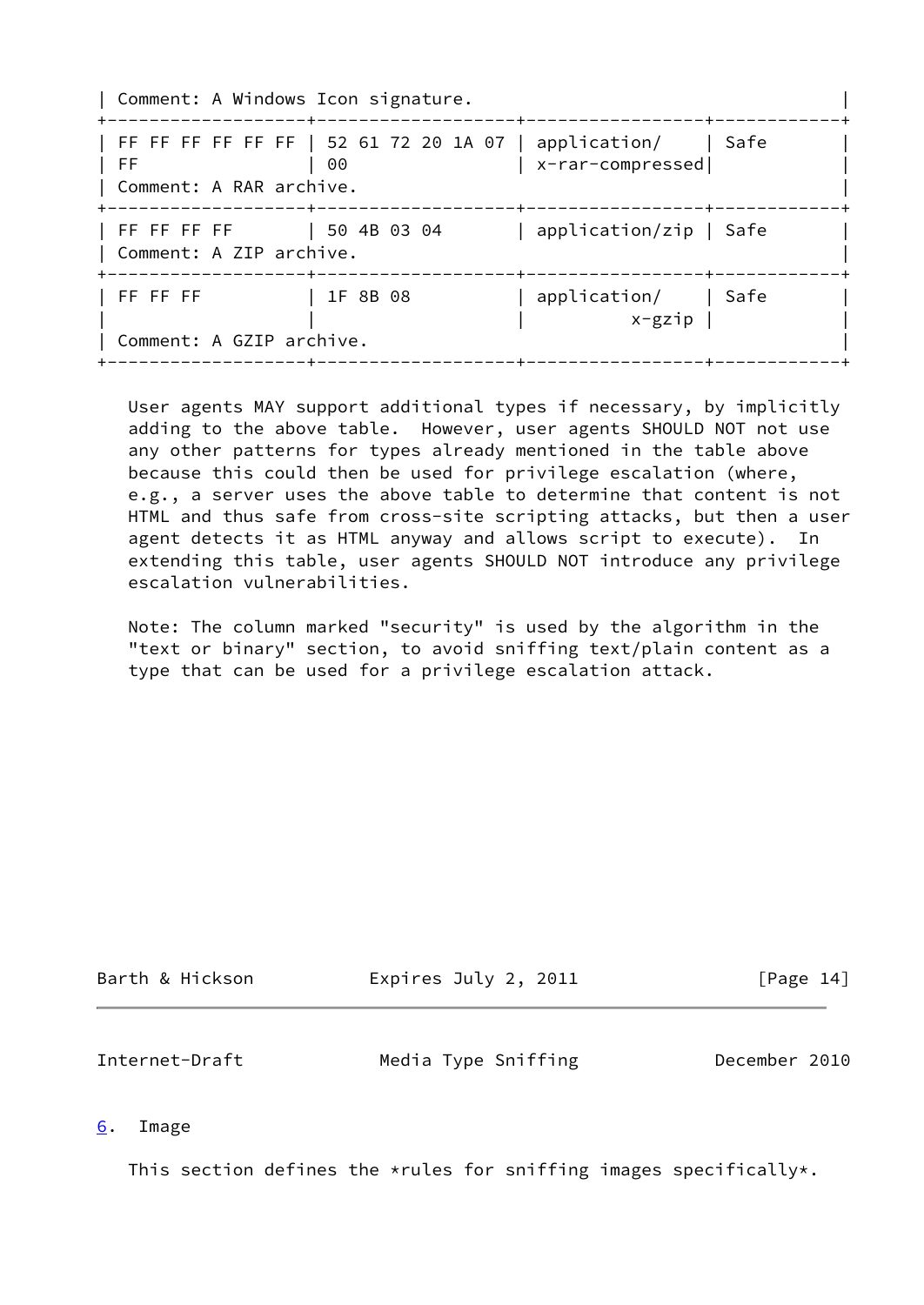If the official-type is "image/svg+xml", then let the sniffed-type be the official-type (an XML type) and abort these steps.

 If the first octets match one of the octet sequences in the first column of the following table, then let the sniffed-type be the type given in the corresponding cell in the second column on the same row and abort these steps:

| Bytes in Hexadecimal                                                                                    | Sniffed Type                                                                               | Comment                      |
|---------------------------------------------------------------------------------------------------------|--------------------------------------------------------------------------------------------|------------------------------|
| 47 49 46 38 37 61<br>47 49 46 38 39 61<br>89 50 4E 47 0D 0A 1A 0A  <br>FF D8 FF<br>42 4D<br>00 00 01 00 | image/gif<br>image/gif<br>image/png<br>image/jpeg<br>image/bmp<br>image/vnd.microsoft.icon | "GIF87a"<br>"GIF89a"<br>"BM" |

 Otherwise, let the sniffed-type be the official-type and abort these steps.

Barth & Hickson **Expires July 2, 2011** [Page 15]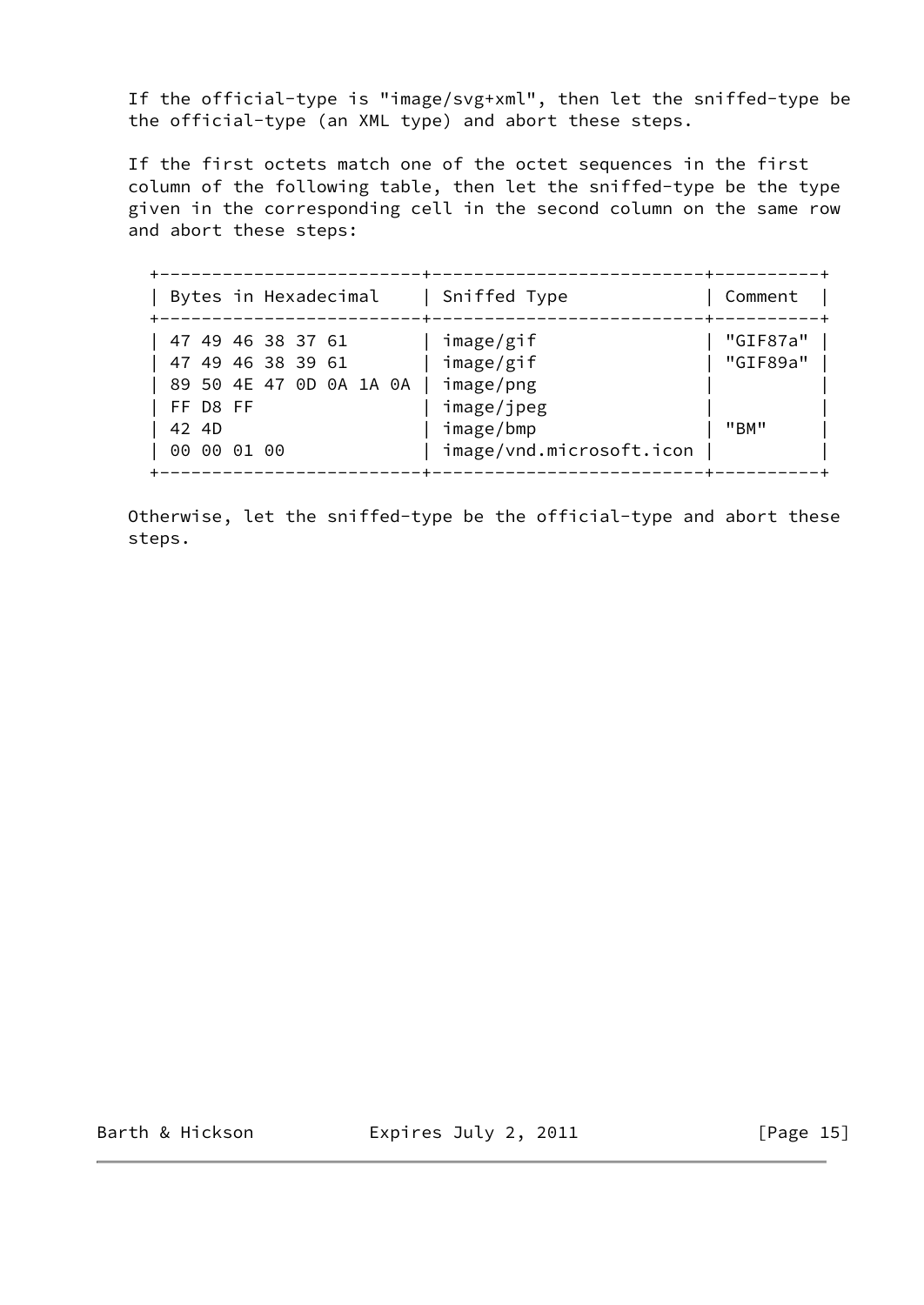- <span id="page-17-1"></span><span id="page-17-0"></span>[7](#page-17-0). Feed or HTML
	- 1. The user agent MAY wait for 512 or more octets to arrive for the same reason as in the "text or binary" section above.
	- 2. Let s be the stream of octets, and let s[i] represent the octet in s with position i, treating s as zero-indexed (so the first octet is at i=0).
	- 3. If at any point this algorithm requires the user agent to determine the value of a octet in s which has not yet arrived, or which is past the first 512 octets, or which is beyond the end of the octet stream, the algorithm stops and the sniffed type is "text/html".

 Note: User agents are allowed, by the first step of this algorithm, to wait until the first 512 octets have arrived.

- 4. Initialize pos to 0.
- 5. If s[0] equals 0xEF, s[1] equals 0xBB, and s[2] equals 0xBF, then set pos to 3. (This skips over a leading UTF-8 BOM, if any.)
- 6. LOOP: Examine s[pos].
	- \* If it equals 0x09 (ASCII tab), 0x20 (ASCII space), 0x0A (ASCII LF), or 0x0D (ASCII CR)

Increase pos by 1 and repeat this step.

\* If it equals 0x3C (ASCII "<")

Increase pos by 1 and go to the next step.

\* If it is anything else

Let the sniffed-type be "text/html" and abort these steps.

- 7. If the octets with positions pos to pos+2 in s are exactly equal to 0x21, 0x2D, 0x2D respectively (ASCII for "!--"), then:
	- 1. Increase pos by 3.
	- 2. If the octets with positions pos to pos+2 in s are exactly equal to 0x2D, 0x2D, 0x3E respectively (ASCII for "-->"), then increase pos by 3 and jump back to the previous step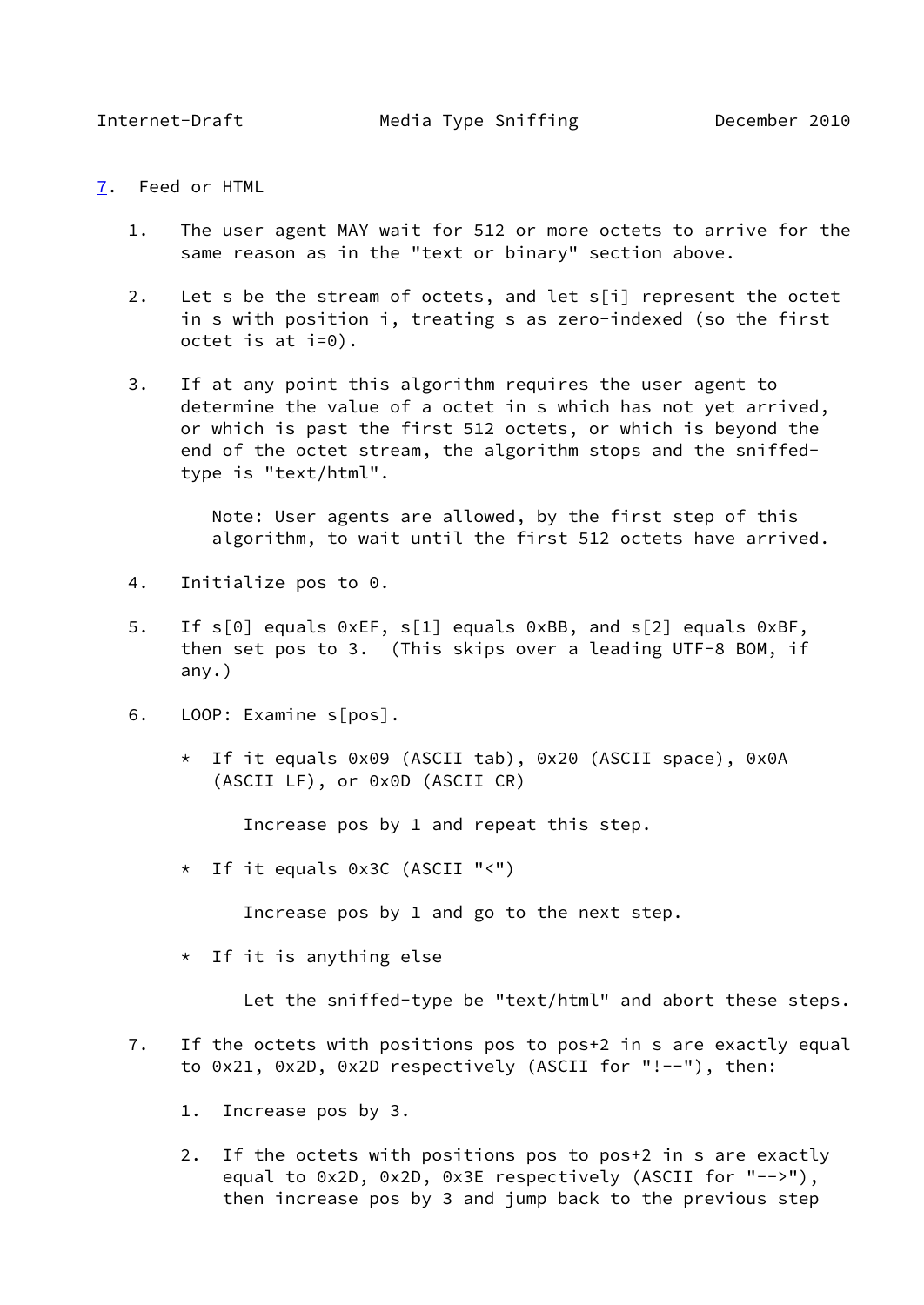| Barth & Hickson                                                                                                                                                                                                                          |                                    |                    |                                                                                                                          | Expires July 2, 2011                                                                                                                                                                                                                                    | [Page $16$ ]  |
|------------------------------------------------------------------------------------------------------------------------------------------------------------------------------------------------------------------------------------------|------------------------------------|--------------------|--------------------------------------------------------------------------------------------------------------------------|---------------------------------------------------------------------------------------------------------------------------------------------------------------------------------------------------------------------------------------------------------|---------------|
| Internet-Draft                                                                                                                                                                                                                           |                                    |                    |                                                                                                                          | Media Type Sniffing                                                                                                                                                                                                                                     | December 2010 |
|                                                                                                                                                                                                                                          |                                    |                    | this section.                                                                                                            |                                                                                                                                                                                                                                                         |               |
|                                                                                                                                                                                                                                          |                                    | 3.                 |                                                                                                                          | Otherwise, increase pos by 1.                                                                                                                                                                                                                           |               |
|                                                                                                                                                                                                                                          |                                    | 4.                 |                                                                                                                          | Return to step 2 in these substeps.                                                                                                                                                                                                                     |               |
| 8.                                                                                                                                                                                                                                       | If s[pos] equals 0x21 (ASCII "!"): |                    |                                                                                                                          |                                                                                                                                                                                                                                                         |               |
| $1$ .<br>2.<br>section.                                                                                                                                                                                                                  |                                    | Increase pos by 1. |                                                                                                                          |                                                                                                                                                                                                                                                         |               |
|                                                                                                                                                                                                                                          |                                    |                    | If s[pos] equals 0x3E, then increase pos by 1 and jump back<br>to the step labeled LOOP in the overall algorithm in this |                                                                                                                                                                                                                                                         |               |
|                                                                                                                                                                                                                                          |                                    |                    |                                                                                                                          | 3. Otherwise, return to step 1 in these substeps.                                                                                                                                                                                                       |               |
| 9.                                                                                                                                                                                                                                       |                                    |                    |                                                                                                                          | If s[pos] equals 0x3F (ASCII "?"):                                                                                                                                                                                                                      |               |
|                                                                                                                                                                                                                                          | $1$ .                              |                    | Increase pos by 1.                                                                                                       |                                                                                                                                                                                                                                                         |               |
| If $s[pos]$ and $s[pos+1]$ equal 0x3F and 0x3E respectively,<br>2.<br>then increase pos by 1 and jump back to the step labeled<br>LOOP in the overall algorithm in this section.<br>Otherwise, return to step 1 in these substeps.<br>3. |                                    |                    |                                                                                                                          |                                                                                                                                                                                                                                                         |               |
|                                                                                                                                                                                                                                          |                                    |                    |                                                                                                                          |                                                                                                                                                                                                                                                         |               |
| 10.                                                                                                                                                                                                                                      |                                    |                    |                                                                                                                          | Otherwise, if the octets in s starting at pos match any of the<br>sequences of octets in the first column of the following table,<br>then the user agent MUST follow the steps given in the<br>corresponding cell in the second column of the same row. |               |
|                                                                                                                                                                                                                                          |                                    |                    | Bytes in Hexadecimal   Requirement                                                                                       |                                                                                                                                                                                                                                                         | Comment       |
|                                                                                                                                                                                                                                          | 72 73 73                           |                    |                                                                                                                          | Let the sniffed-type be<br>"application/rss+xml" and abort                                                                                                                                                                                              | rss           |

|             | these steps.                                                |      |  |
|-------------|-------------------------------------------------------------|------|--|
| 66 65 65 64 | Let the sniffed-type be<br>"application/atom+xml" and abort | feed |  |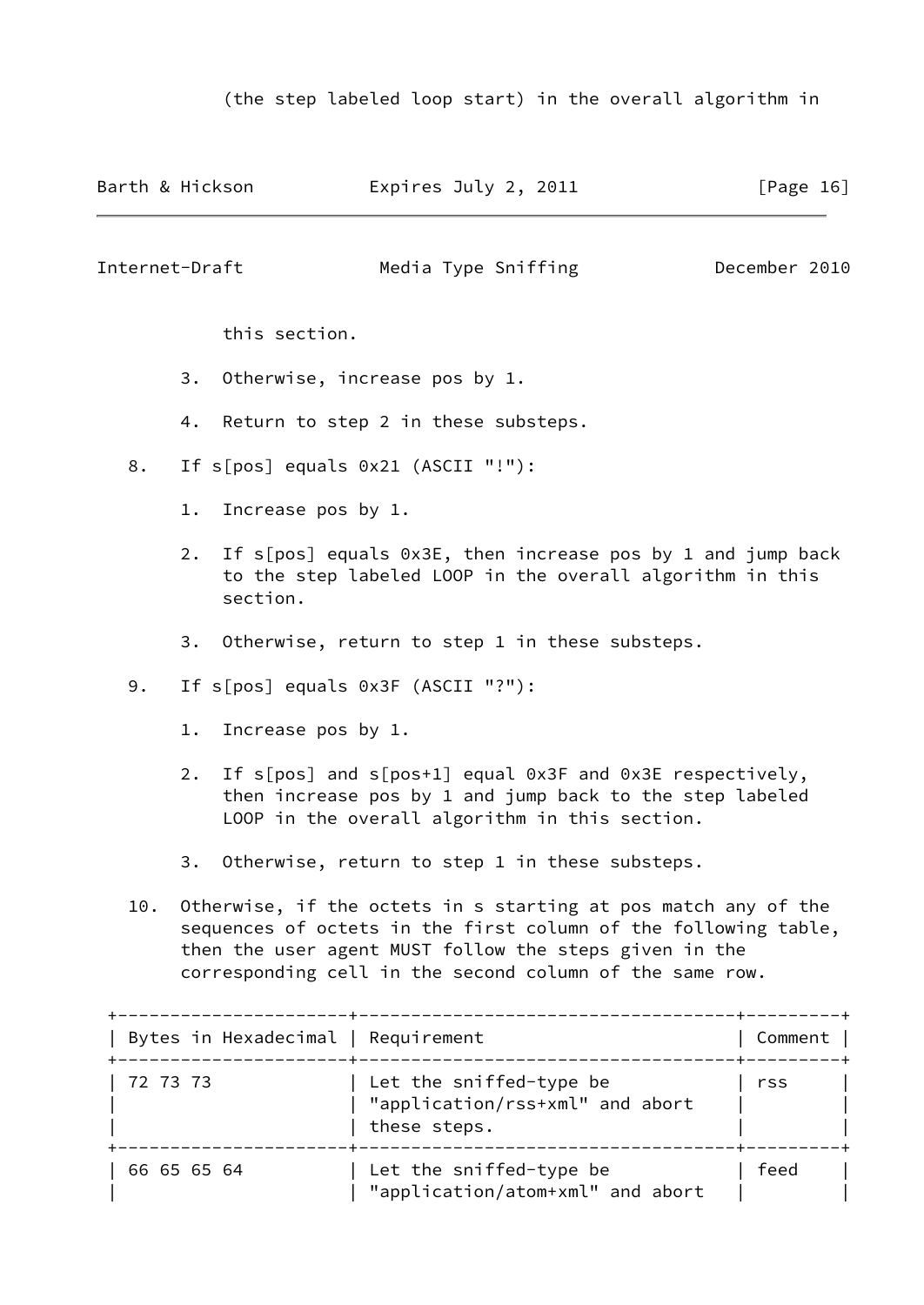| these steps.                                                                       |  |
|------------------------------------------------------------------------------------|--|
| 72 64 66 3A 52 44 46   Continue to the next step in this   rdf:RDF  <br>algorithm. |  |
|                                                                                    |  |

 If none of the octet sequences above match the octets in s starting at pos, then let the sniffed-type be "text/html" and

| Barth & Hickson | Expires July 2, 2011 | [Page $17$ ] |
|-----------------|----------------------|--------------|
|                 |                      |              |

Internet-Draft Media Type Sniffing December 2010

abort these steps.

- 11. Initialize RDF-flag to 0.
- 12. Initialize RSS-flag to 0.
- 13. If the octets with positions pos to pos+23 in s are exactly equal to 0x68, 0x74, 0x74, 0x70, 0x3A, 0x2F, 0x2F, 0x70, 0x75, 0x72, 0x6C, 0x2E, 0x6F, 0x72, 0x67, 0x2F, 0x72, 0x73, 0x73, 0x2F, 0x31, 0x2E, 0x30, 0x2F respectively (ASCII for "http://purl.org/rss/1.0/"), then:

1. Increase pos by 23.

2. Set RSS-flag to 1.

 14. If the octets with positions pos to pos+42 in s are exactly equal to 0x68, 0x74, 0x74, 0x70, 0x3A, 0x2F, 0x2F, 0x77, 0x77, 0x77, 0x2E, 0x77, 0x33, 0x2E, 0x6F, 0x72, 0x67, 0x2F, 0x31, 0x39, 0x39, 0x39, 0x2F, 0x30, 0x32, 0x2F, 0x32, 0x32, 0x2D, 0x72, 0x64, 0x66, 0x2D, 0x73, 0x79, 0x6E, 0x74, 0x61, 0x78, 0x2D, 0x6E, 0x73, 0x23 respectively (ASCII for "http://www.w3.org/1999/02/22-rdf-syntax-ns#"), then:

1. Increase pos by 42.

2. Set RDF-flag to 1.

- 15. Increase pos by 1.
- 16. If RDF-flag is 1 and RSS-flag is 1, then let the sniffed-type be "application/rss+xml" and abort these steps.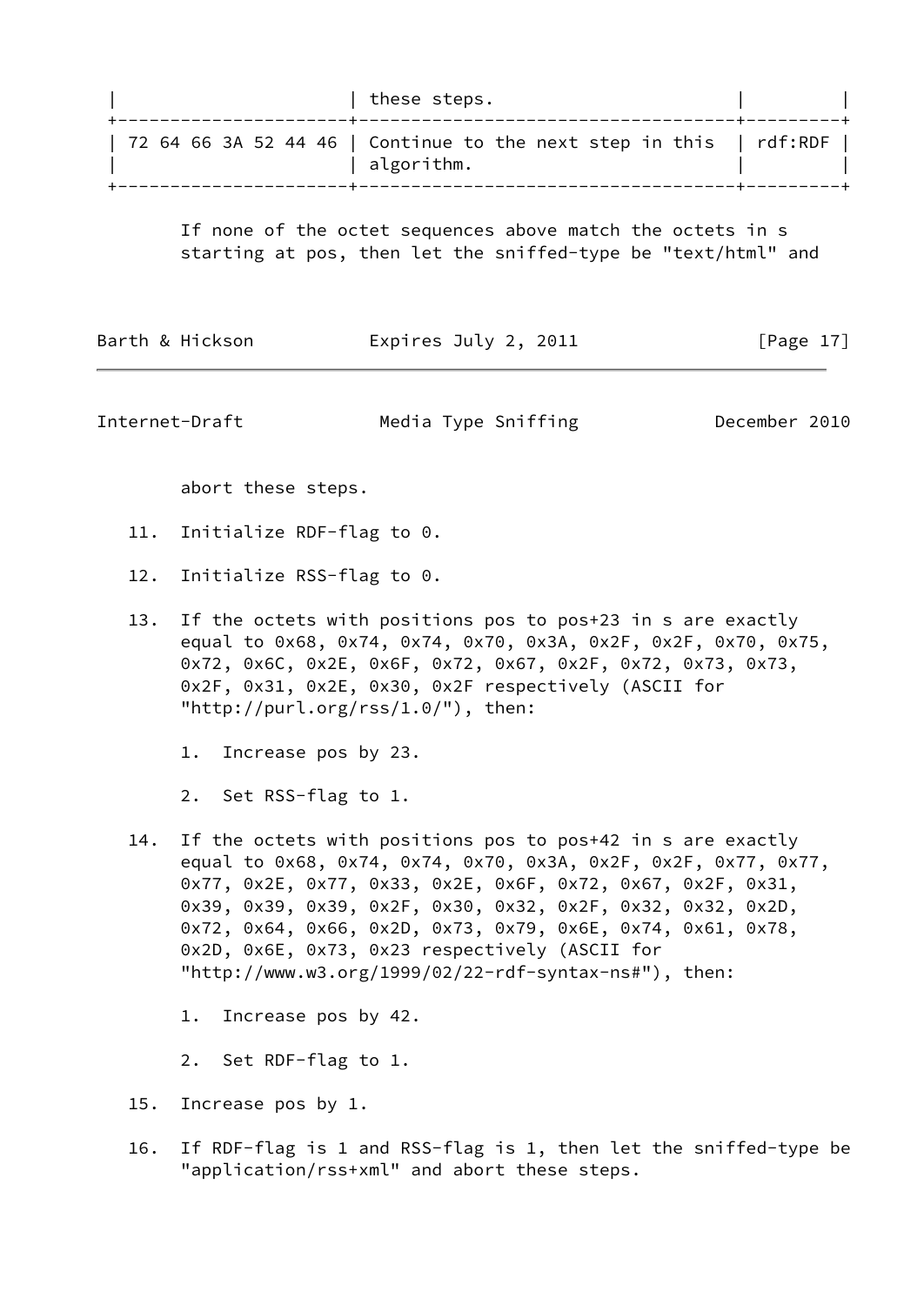- 17. If pos points beyond the end of the octet stream s, then continue to step 19 of this algorithm.
- 18. Jump back to step 13 of this algorithm.
- 19. Let the sniffed-type be "text/html" and abort these steps.

 For efficiency reasons, implementations might wish to implement this algorithm and the algorithm for detecting the character encoding of HTML documents in parallel.

<span id="page-20-1"></span>

| Barth & Hickson | Expires July 2, 2011 | $\lceil \text{Page 18} \rceil$ |
|-----------------|----------------------|--------------------------------|
|                 |                      |                                |
| Internet-Draft  | Media Type Sniffing  | December 2010                  |

<span id="page-20-0"></span>[8](#page-20-0). References

<span id="page-20-2"></span>[BarthCaballeroSong2009]

 Barth, A., Caballero, J., and D. Song, "Secure Content Sniffing for Web Browsers, or How to Stop Papers from Reviewing Themselves", 2009, [<http://www.adambarth.com/](http://www.adambarth.com/papers/2009/barth-caballero-song.pdf) [papers/2009/barth-caballero-song.pdf>](http://www.adambarth.com/papers/2009/barth-caballero-song.pdf).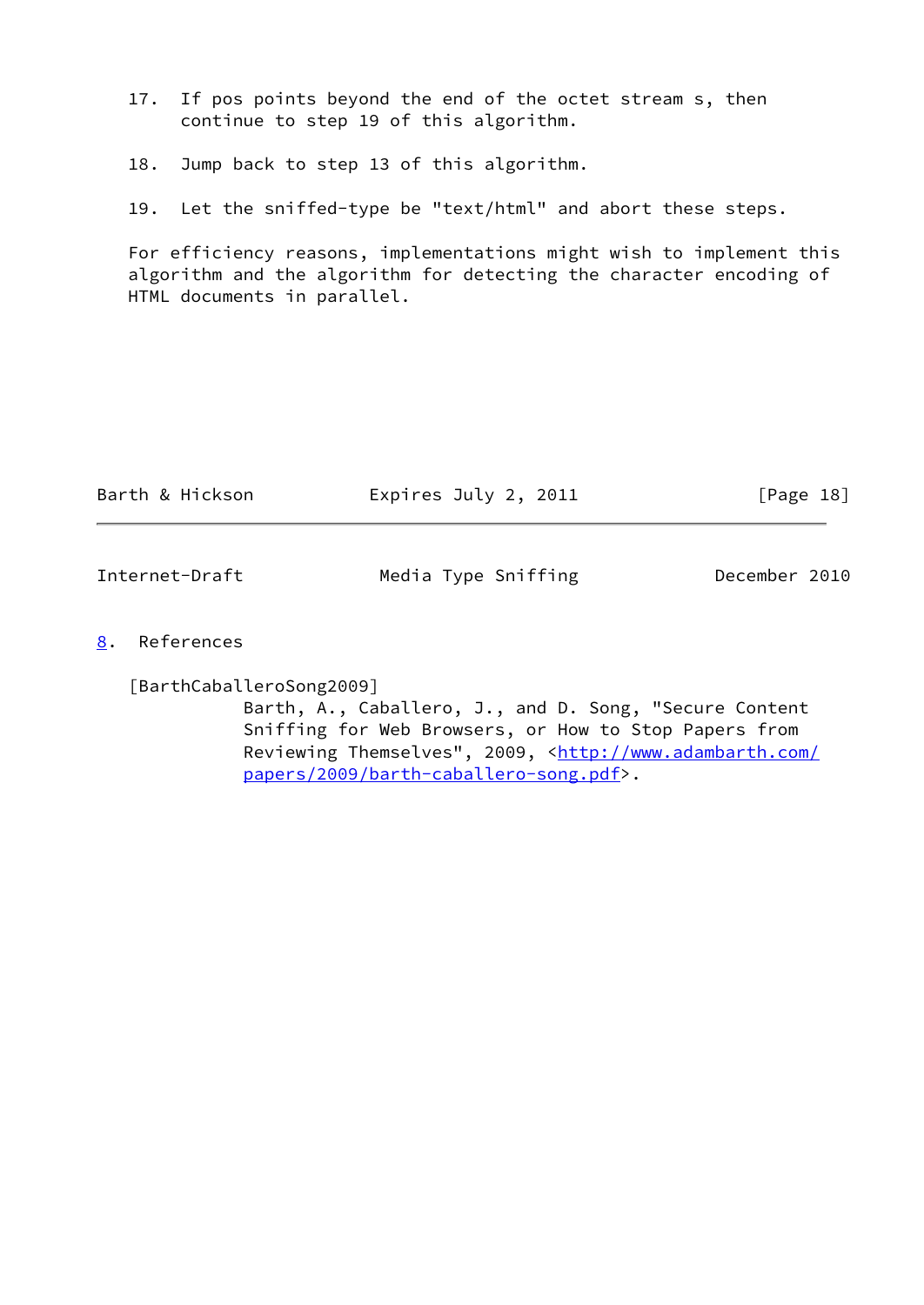Barth & Hickson **Expires July 2, 2011** [Page 19]

<span id="page-21-0"></span>Internet-Draft Media Type Sniffing December 2010

Authors' Addresses

 Adam Barth Google, Inc.

 Email: ietf@adambarth.com URI: <http://www.adambarth.com/>

 Ian Hickson Google, Inc. Email: ian@hixie.ch

URI: <http://ln.hixie.ch/>